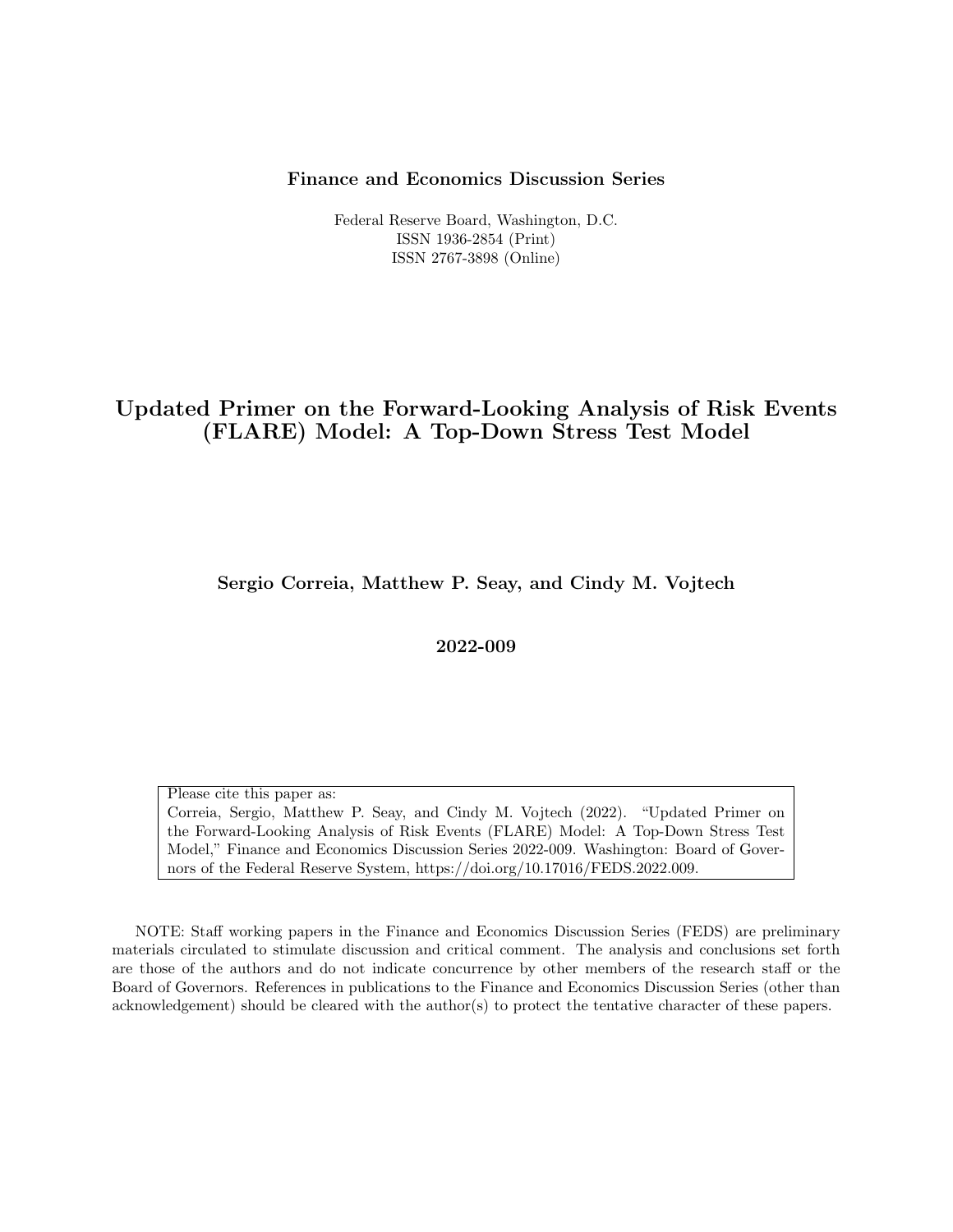# Updated Primer on the Forward-Looking Analysis of Risk Events (FLARE) Model: A Top-Down Stress Test Model

Sergio Correia, Matthew P. Seay, and Cindy M. Vojtech\*

February 8, 2022

## Table of Contents

\* We thank William Bassett, Jose Berrospide, Andrew Cohen, Michele Modugno, Lisa Ryu, and Robert Sarama for their valuable comments on this paper. Several research assistants have contributed to model development: Noah Constantine, Maureen Cowhey, Kevin Kiernan, Matthew Land, and Ethan Rodriguez-Shah.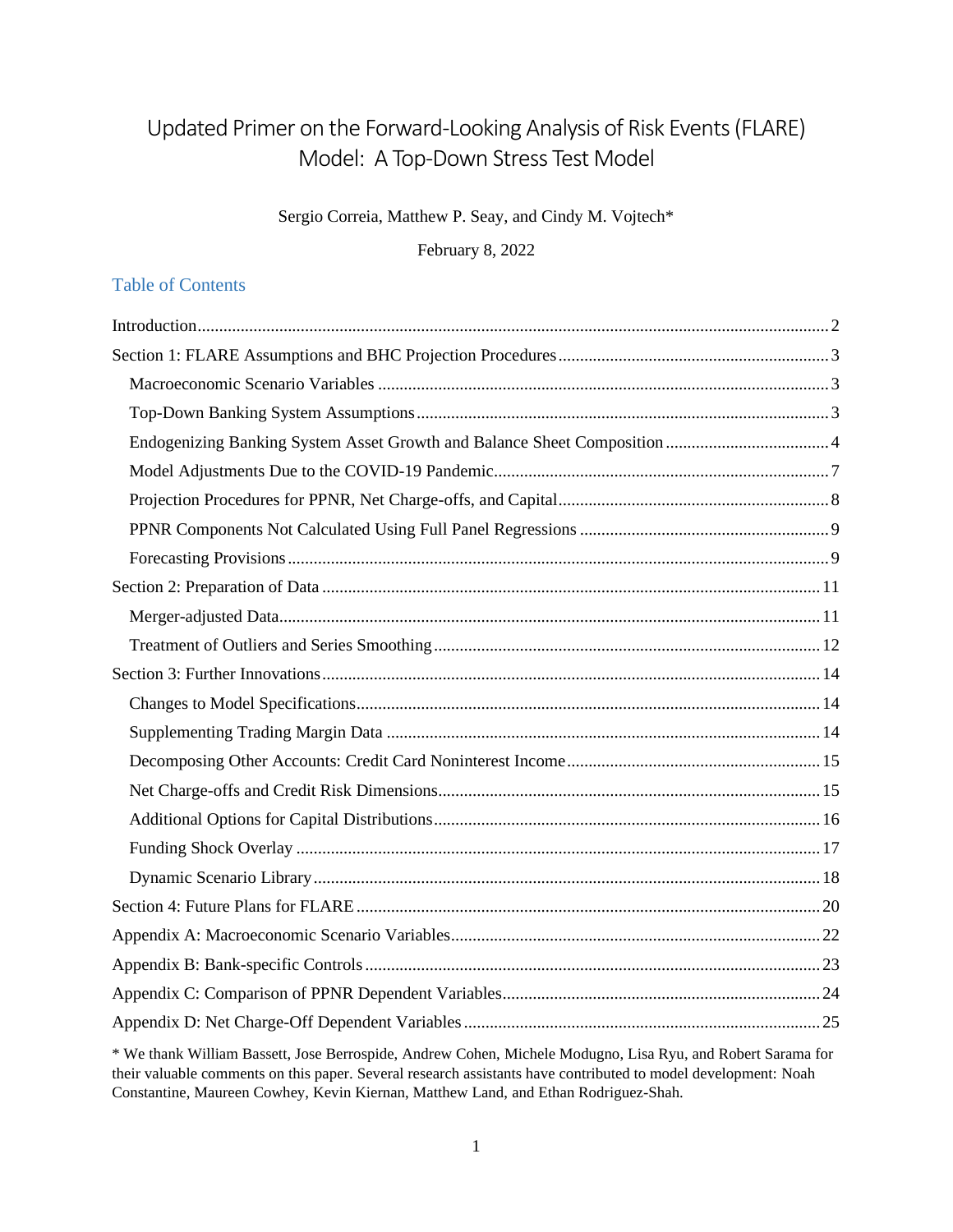## <span id="page-2-0"></span>**Introduction**

While the bank stress test exercise conducted by the Federal Reserve System is a critical policy tool for assessing the health of large banks, the Federal Reserve has worked to build additional tools to assess the resiliency of the banking system as a whole and to address macroprudential goals. The Forward-Looking Analysis of Risk Events (FLARE) model is one such tool. This technical note describes the FLARE model, which is a top-down model that helps assess how well the banking system is positioned to weather exogenous macroeconomic shocks. FLARE estimates banking system capital under varying macroeconomic scenarios, time horizons, and other systemic shocks.

FLARE complements the annual stress test exercises in at least three ways. First, by using the same publicly available macro scenarios from the larger exercise, FLARE forms a benchmark assessment of banking system resiliency, as measured by changes in banking system capital. Second, FLARE is flexible. Its specifications are easily updated to reflect the evolving banking system financial conditions, the length of scenarios can be changed, and alternative data sources can be incorporated. FLARE's modularity also allows satellite models to build in feedback effects and fire sales. Finally, because FLARE primarily uses public data, it can test the financial strength of bank holding companies (BHC) including those not in the official stress tests. 1

FLARE can also be adapted to address macroprudential stress testing goals. While the official exercise remains critical to assessing banking system vulnerabilities and individual large bank safety and soundness, many macroprudential policy topics, such as funding shocks and fire sales, are outside of the current structure of the official exercise. The official exercise focuses on institution-specific resiliency among large banks in response to a severely adverse macro scenario. One of its primary goals is to ensure large banks can continue lending under harsh economic conditions. FLARE can be used to answer questions that may not be addressed by the official scenarios. As an example, FLARE has been used to

<sup>&</sup>lt;sup>1</sup> The terms banks and BHCs are used interchangeably in this paper. However, all data for FLARE and the official exercise are based on the BHC.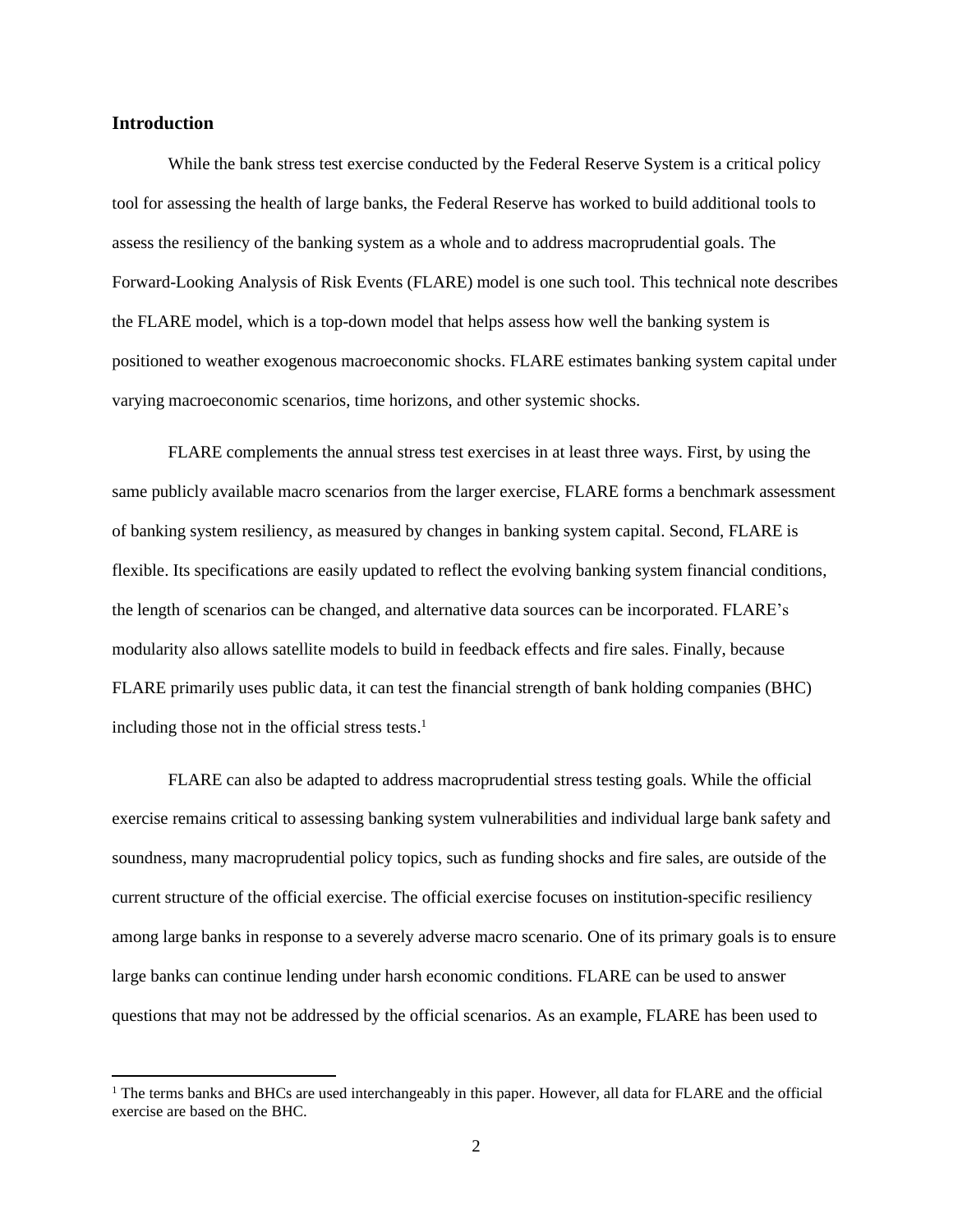assess the impact of prolonged low interest rates, reduced term spreads, and modest gross domestic product (GDP) growth on banking system performance. The tool also informs judgements of the resiliency of the entire banking system, not just large banks, and can be used to assess the relative severity of different macroeconomic scenarios.

FLARE began by following the structure of the Capital and Loss Assessment under Stress Scenarios (CLASS) top-down stress testing model (Hirtle et al. 2016). As such, FLARE uses FR Y-9C data to project BHC earnings, losses, and capital under varying macroeconomic scenarios. Section 1 describes the major model assumptions and the projection procedures. Section 2 details other data refinements. Section 3 describes development efforts focused on seven enhancements. Finally, section 4 outlines current plans to enhance FLARE.

#### <span id="page-3-0"></span>**Section 1: FLARE Assumptions and BHC Projection Procedures**

#### <span id="page-3-1"></span>*Macroeconomic Scenario Variables*

To account for several theoretical and empirical relationships between the banking system and the macro economy, FLARE uses macroeconomic variables, such as interest rates and GDP growth. All macro variables included in FLARE forecasts are a subset of those used in the official stress test exercise. Macroeconomic variables and the transformations used in the FLARE model are listed in Appendix A.

#### <span id="page-3-2"></span>*Top-Down Banking System Assumptions*

FLARE's original top-down framework applied four primary assumptions to each firm in the banking system: constant asset growth, constant balance sheet composition, convergence toward a longterm dividend payout rate, and a constant tax rate. These system-wide assumptions weaken the reliability of individual BHC results, but allow for parsimonious estimates of banking system results. For example, it is arguably unrealistic to assume constant asset growth and fixed balance sheet composition in times of severe economic stress. While banks will likely react strategically with their balance sheet in a time of stress, there is a macroprudential reason for fixing the growth and composition. This assumption does not allow banks to assume that more-favorable liability mixes will be open to them or to shrink their balance

3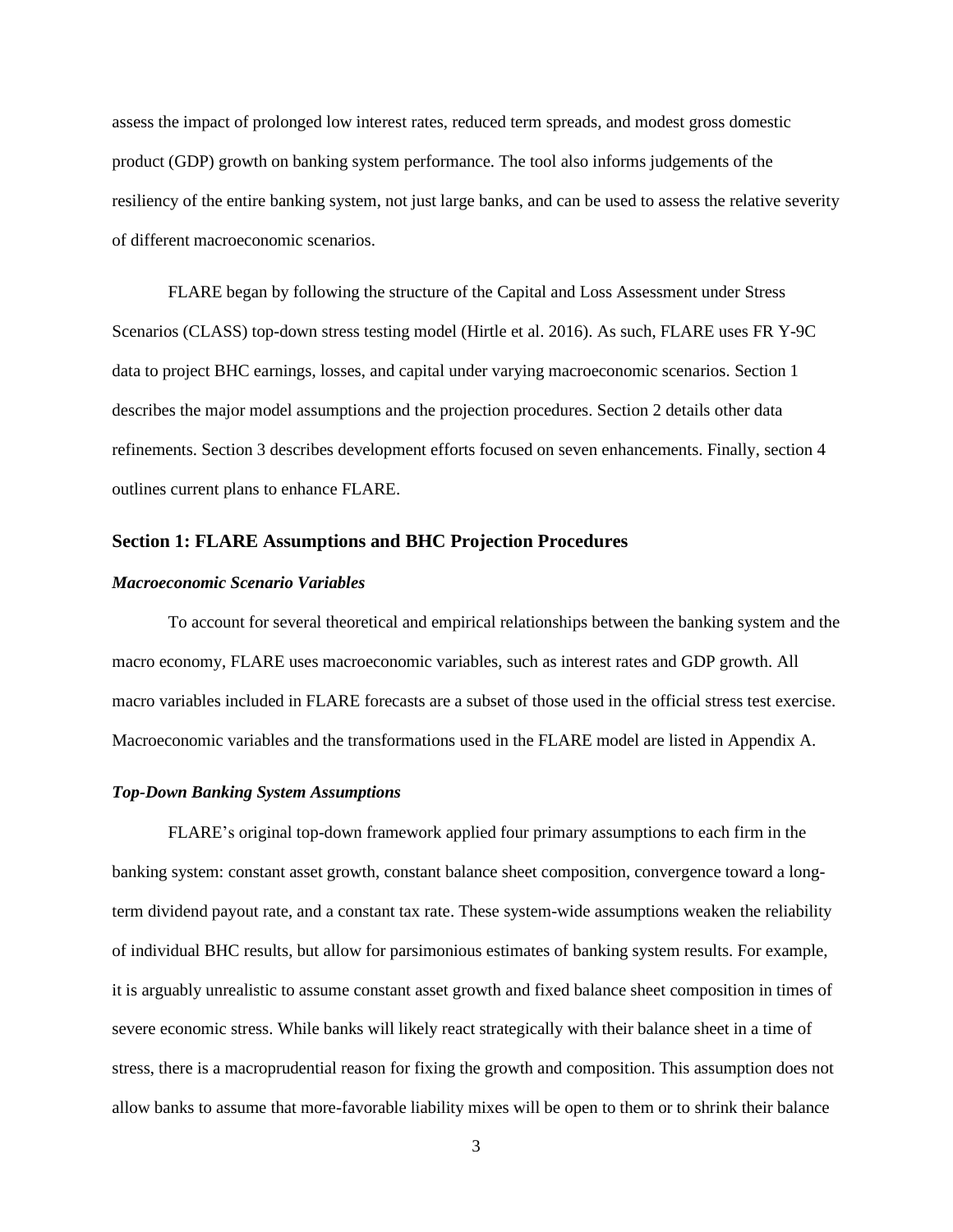sheets in order to meet regulatory minimums. Such shrinkage curtails credit provision. Hirtle et al. (2016) provide a full discussion of the trade-offs associated with these assumptions. Recent improvements to FLARE allow the option for more dynamic responses from banks and are discussed next.

#### <span id="page-4-0"></span>*Endogenizing Banking System Asset Growth and Balance Sheet Composition*

To implement a more dynamic balance sheet, we start by estimating growth in aggregate banking system assets using a vector autoregression model (VAR). The VAR models how the log level of assets fluctuates with macroeconomic and financial conditions. The VAR uses quarterly, seasonally adjusted total assets from the H.8 data release.<sup>2</sup> We test a variety of specifications using public macro and financial variables from the official stress test exercise. Our primary VAR specification, which was selected based on Akaike information criterion optimal lag lengths as well as out-of-sample performance, includes the lags of the log level of assets, log GDP, and the unemployment rate. This allows us to project a quarterly growth rate of banking system assets throughout the projection horizon, which we apply uniformly to all banks in our sample.

Figure 1 shows projected asset growth using a VAR levels specification for three scenarios: a static growth assumption and two scenarios from the 2018 stress testing exercise (baseline and severely adverse). In prior versions of the model, assets grew at a static rate of one percent per quarter (red line) which closely aligns with VAR asset growth projections in the baseline (purple). In the severely adverse scenario, asset growth tends to decline as the economic conditions deteriorate and tends to increase as conditions improve (orange line).

<sup>&</sup>lt;sup>2</sup> This data set is used because it has a much longer time series to capture business cycle dynamics. More information on the series is available on the Federal Reserve Board website [https://www.federalreserve.gov/releases/h8/current/default.htm.](https://www.federalreserve.gov/releases/h8/current/default.htm)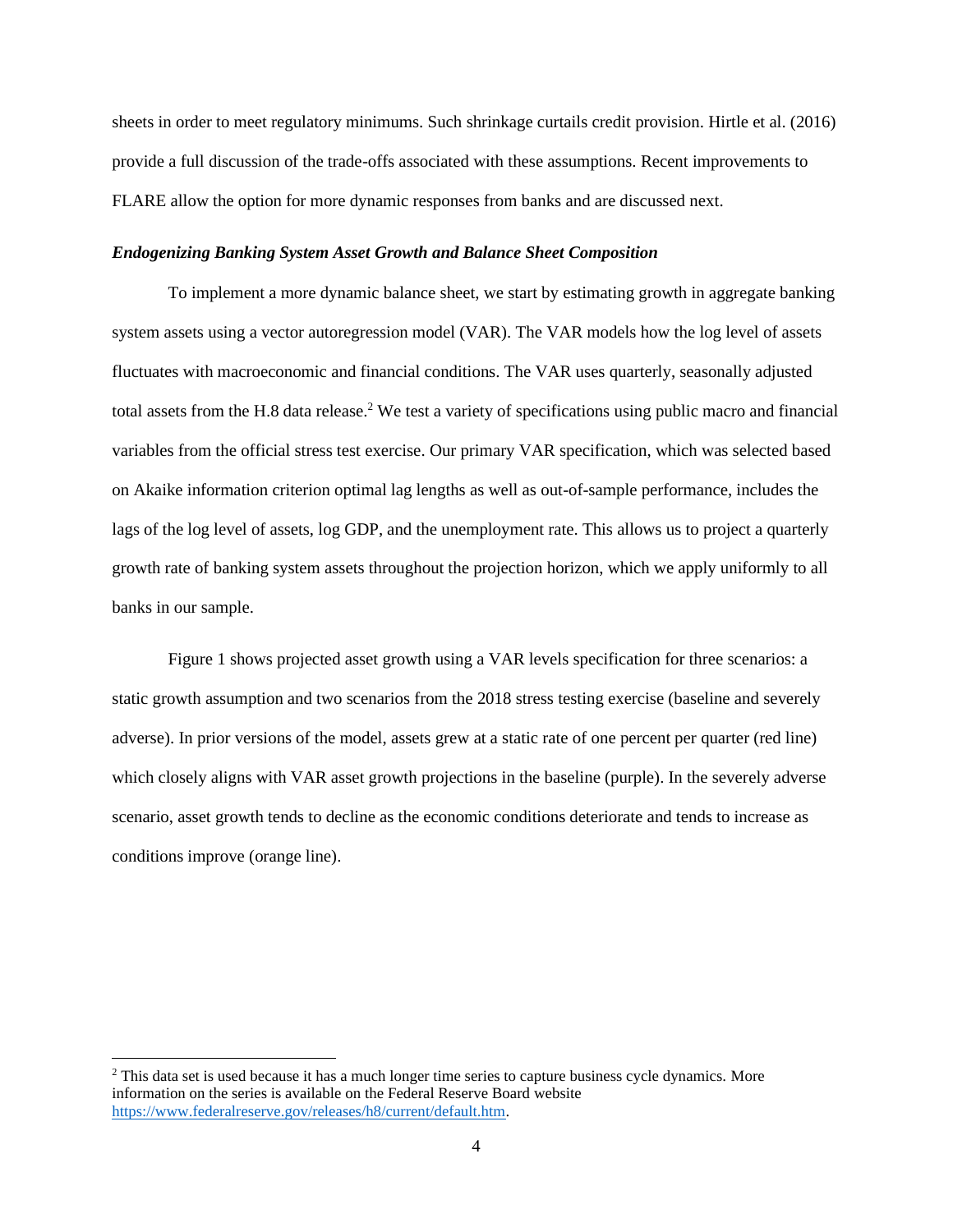**Figure 1: Asset Growth by 2018 Scenarios**



Source: Federal Reserve Board, Form FR Y-9C, Consolidated Financial Statements for Bank Holding Companies; FLARE.

In addition to asset growth, FLARE now also allows for flexible asset composition. More specifically, we model loans as a share of assets using the panel dataset. We focus on loan shares as they compose about half of large banks' assets. Similar to the pre-provision new revenue (PPNR) component models, we estimate loan shares using an autoregressive term and macro variables. Bank loan shares evolve slowly in baseline conditions and tend to decline under stress in the model, consistent with prior business cycle dynamics. Figure 2 shows the path of loan shares in the baseline and severely adverse scenarios, compared to the static case. We project non-loan assets, such as cash and Treasury securities, as the residual with respect to loan shares (i.e., "1 – loan shares").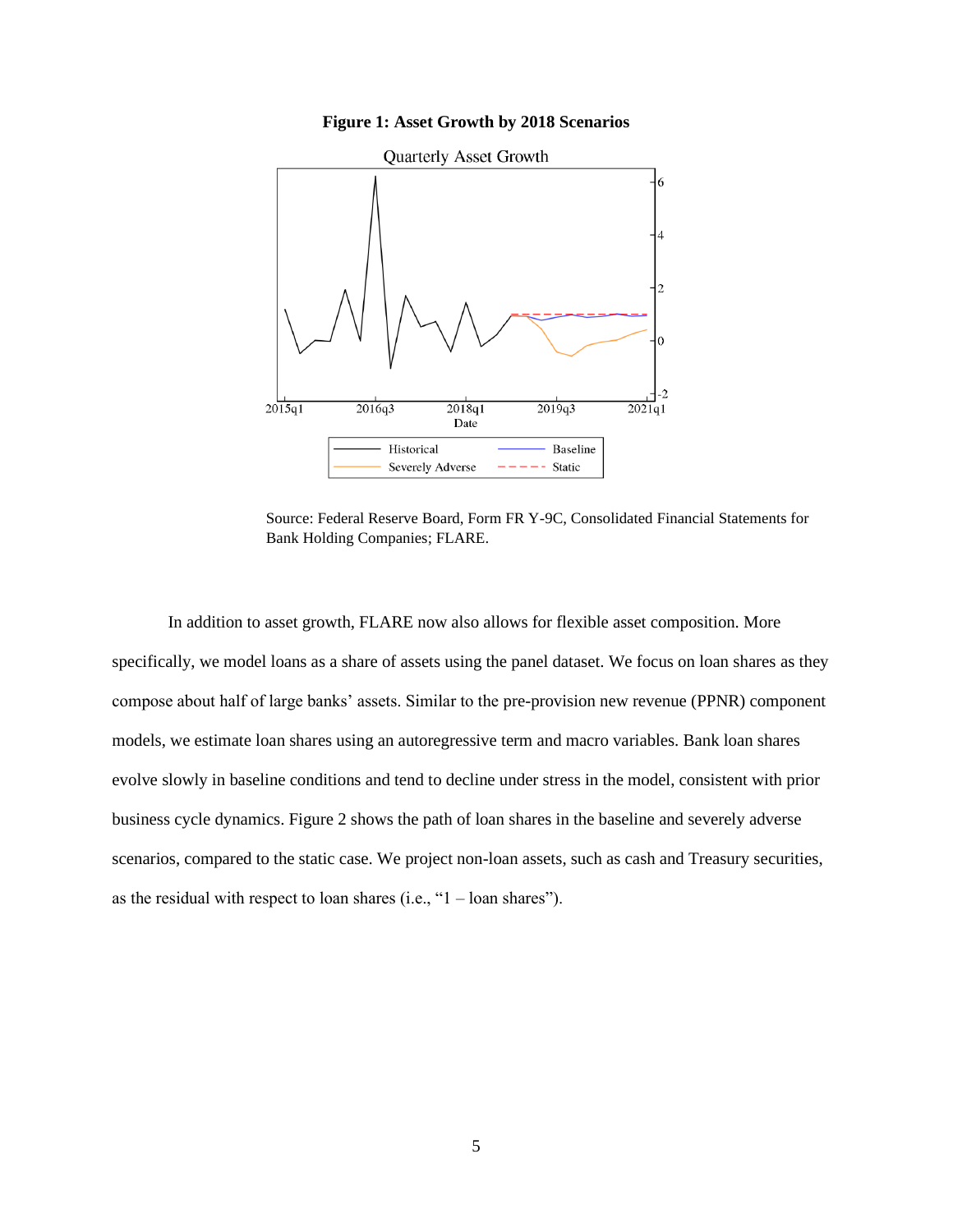## **Figure 2: Loan Share by 2018 Scenarios**



Source: Federal Reserve Board, Form FR Y-9C, Consolidated Financial Statements for Bank Holding Companies; FLARE.

Because balance sheet composition characteristics enter PPNR and loan loss regression specifications, changes in balance sheet composition require iterative forecasting—forecast one quarter at a time. The forecasting process is sequenced as follows:

- Run regressions for model components: PPNR, loan losses, and accumulated other comprehensive income (AOCI)
	- o This establishes the beta loadings for component forecasts
- Calculate asset growth based on VAR results
- Forecast bank-level loan shares and non-loan shares
- Quarter by quarter procedure
	- o Project model components
	- o Calculate capital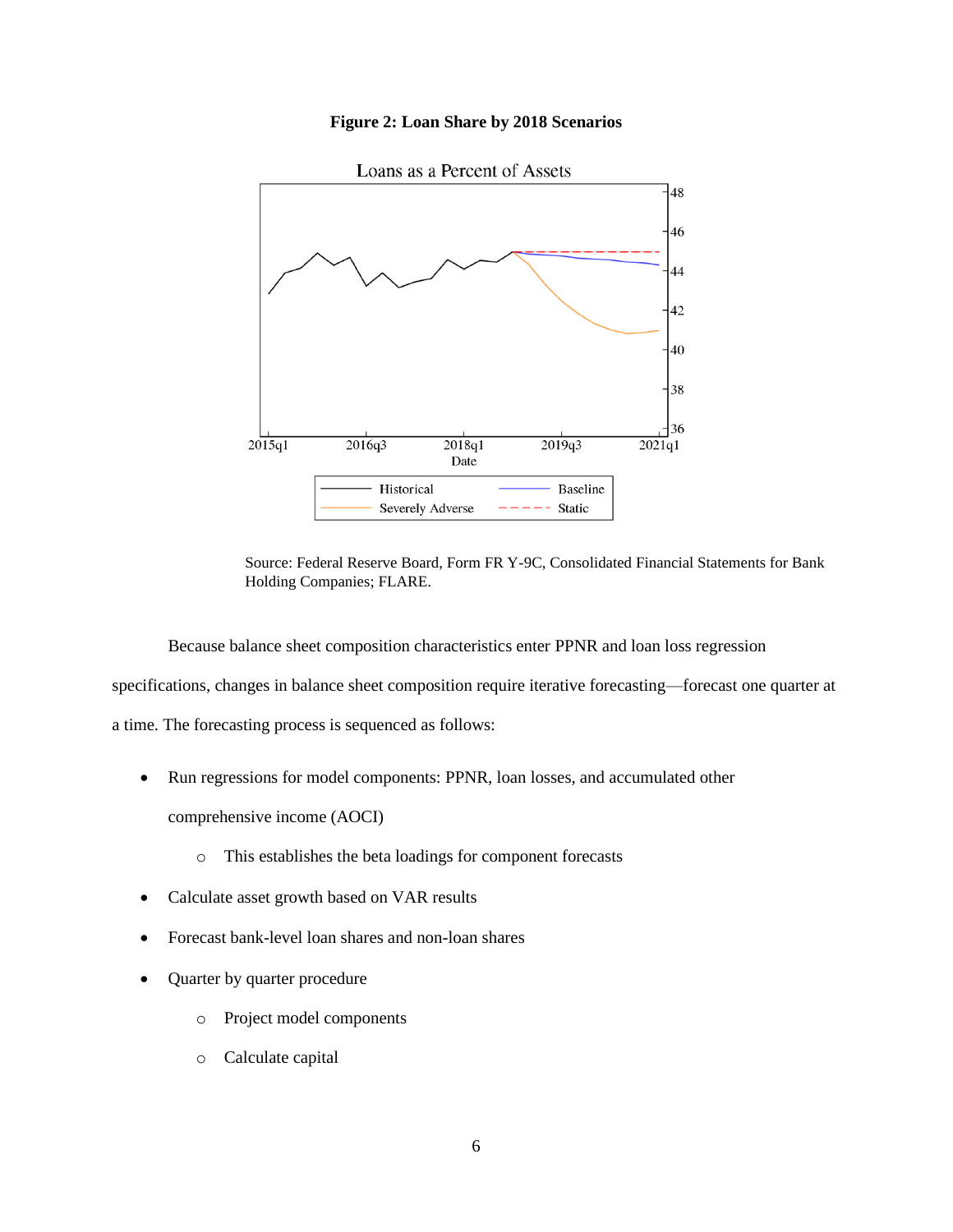As an example of the importance of iterative forecasting, net interest income loads on an autoregressive term, loan shares for many loan types, and other macro and financial variables. By incorporating the updated loan shares in our model, we ensure that net interest income projections are consistent with changes in the asset composition. From figure 2, we would expect a material decrease in net interest income in the severely adverse scenario, given the decline in loans as a fraction of assets.

The change in asset composition also changes risk-weighted assets. We estimate the change in risk-weighted assets associated with the change in the level and composition assets by calculating riskweights for loans and non-loans for each bank and applying those weights to projected loans and to projected non-loans. respectively.

#### <span id="page-7-0"></span>*Model Adjustments Due to the COVID-19 Pandemic*

The large and rapid changes in the unemployment rate and relatively low loan charge-offs during the COVID-19 pandemic have challenged our traditional loan loss modeling methods. Figure 3 plots the annualized quarterly change in the national unemployment rate and annualized net charge-offs. Each dot represents a quarter, and net charge-offs are calculated at the aggregate level (across FR Y-9C filers). The left panel uses a sample from 1997:Q1 through 2020:Q1, and the right panel extends the sample through 2020:Q3. To preserve the macro sensitivity of the model, we drop outliers associated with the pandemic before estimating coefficients. Projections still jump-off from current quarter balance sheet data.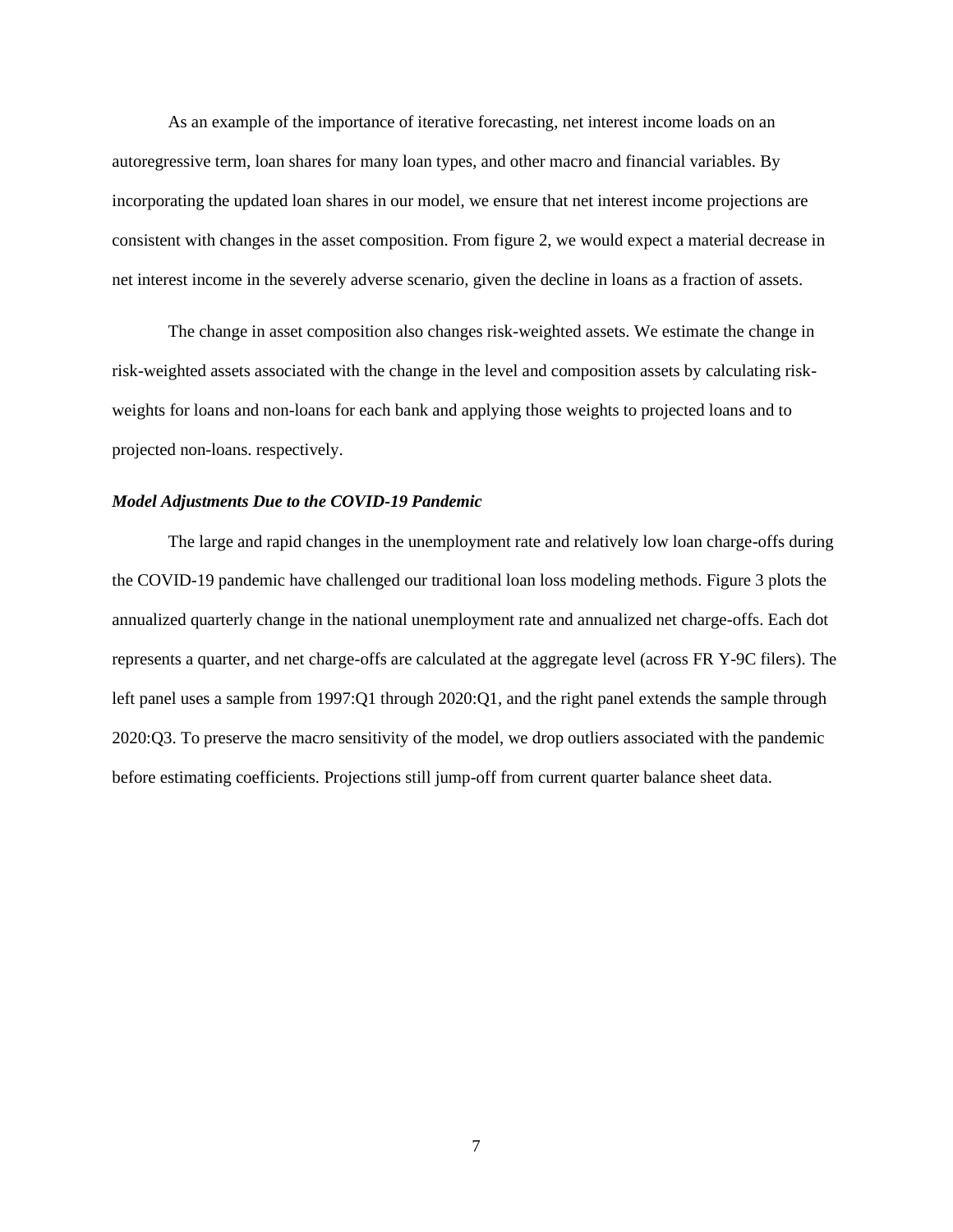



Source: Federal Reserve Board, Form FR Y-9C, Consolidated Financial Statements for Bank Holding Companies; Bureau of Labor Statistics.

## <span id="page-8-0"></span>*Projection Procedures for PPNR, Net Charge-offs, and Capital*

The projection process begins with regressions of components of PPNR, net charge-offs (NCOs) for several loan types, and unrealized securities gains/losses. PPNR components are scaled to asset categories. NCOs and unrealized gains/losses are scaled to loan portfolio and securities balances, respectively. Most regressions use bank quarterly data and take the general autoregressive (AR (1)) form:

$$
ratio_{t,i} = \alpha + \beta ratio_{t-1,i} + \delta macro_t + \zeta X_{t,i} + \epsilon_{t,i}
$$

The dependent variable (ratio<sub>ti</sub>) is a linear function of its lag (ratio<sub>t-1,i</sub>), sensitivity to a vector of macro variables (macro<sub>t</sub>), a vector of bank-specific controls ( $X_{t,i}$ ), and an error term ( $\varepsilon_{t,i}$ ). Ratios are converted to dollar values by multiplying by asset categories (PPNR components), loan portfolio balances (NCOs), or securities balances (available–for-sale (AFS) securities). <sup>3</sup> Bank-specific controls are based primarily on FR Y-9C data. However, such data have limited ability to capture risk taking. As a result, some specifications also include data from the FR Y-14 as discussed in section 3. Bank-specific controls

<sup>3</sup> FLARE is consistent with Basel III rules, in which changes in AOCI from AFS securities become part of the calculation of regulatory capital for category 1 and 2 banks. See [https://www.federalreserve.gov/aboutthefed/boardmeetings/files/tailoring-rule-visual-20191010.pdf.](https://www.federalreserve.gov/aboutthefed/boardmeetings/files/tailoring-rule-visual-20191010.pdf)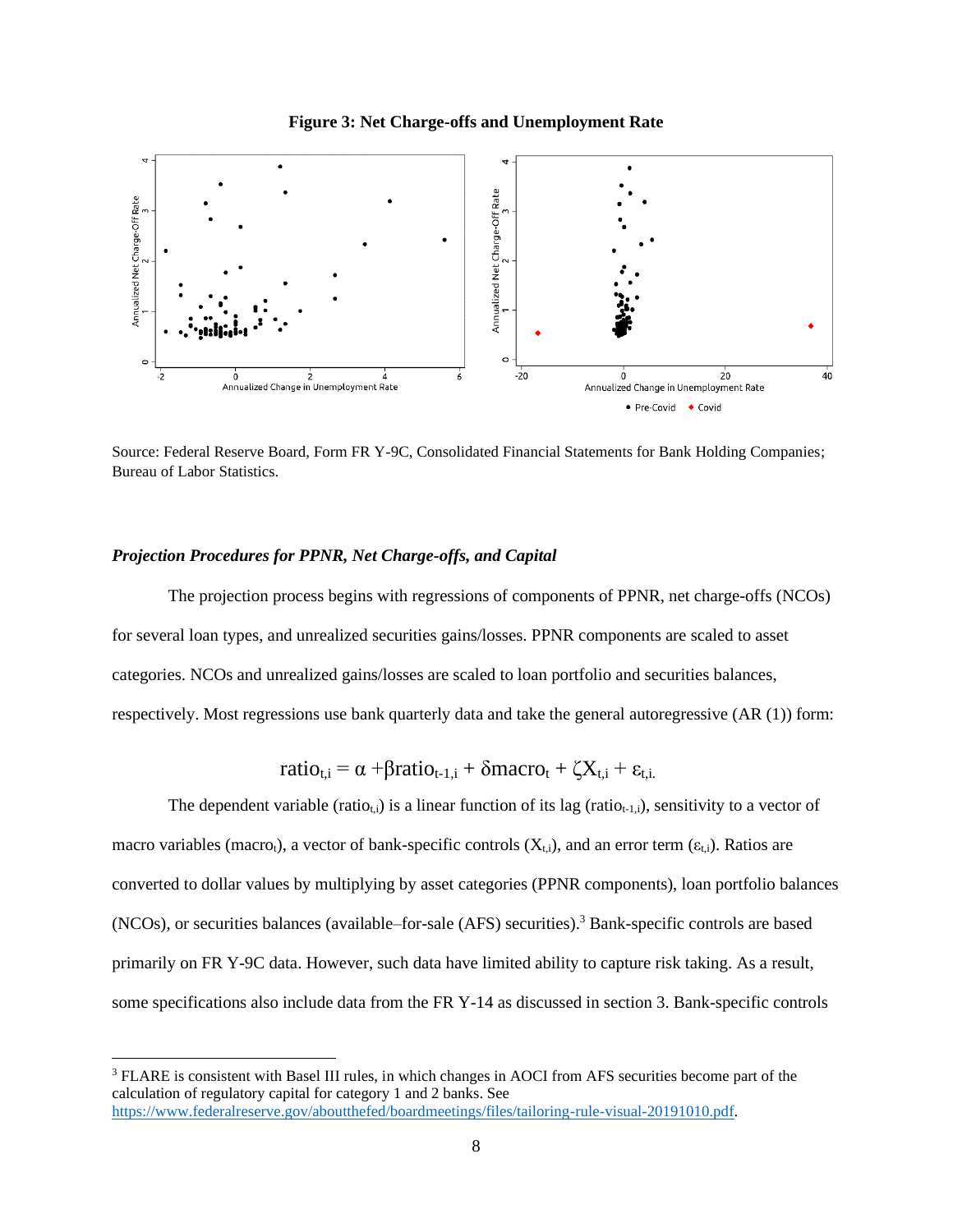are listed in Appendix B. Each regression is run on the largest 200 BHCs and a 201st BHC that is the sum of all other remaining BHCs in the sample. Appendix C provides a comparison of dependent variable forecasts for PPNR in FLARE and in CLASS. Notably, FLARE projects interest income and interest expenses as separate dependent variables. Additionally, FLARE projects five noninterest income variables: investment banking and brokerage, fee income, credit card net noninterest income, trading margin, and other noninterest income.

#### <span id="page-9-0"></span>*PPNR Components Not Calculated Using Full Panel Regressions*

Compensation agreements at large banks (defined as category 1 and 2 banks) vary significantly from other banks. FLARE accounts for this by separately estimating compensation expenses for both bank types.<sup>4</sup> Other noninterest income and other noninterest expense are volatile and do not tend to correlate with any of the macro variables in the official stress test scenarios. As a result, both components are projected by simply using each bank's eight-quarter median. Section 3 discusses the projection procedures for trading margin and credit card net noninterest income.

## <span id="page-9-1"></span>*Forecasting Provisions*

Forecasted loan losses in FLARE are consistent with the incurred loss method (ILM), supervisory rules, and accounting standards that require BHCs to hold reserves to offset probable loan losses in the form of allowances for loan and lease losses (ALLL). Under this guidance, BHCs should hold allowances equal in value to loans that have incurred losses. A rule of thumb is that allowances generally cover NCOs over the next one to two years. In FLARE, provisions are equal to current quarter NCOs plus coverage of near-term losses. Specifically, the remaining ALLL needs to be within 100 to 250 percent of the NCOs projected for the next four quarters. Because modeled NCOs will not match perfectly to ALLL at jump-off, provisions will also need to be adjusted to capture this gap. This true-up is spread evenly over the projection horizon.<sup>5</sup> Also notice that the macro scenario needs to be longer than the stress test

<sup>4</sup> Category 1 banks include the eight U.S. global systemically important banks. Category 2 banks have total assets greater than or equal to \$700 billion or cross-jurisdictional activity greater than or equal to \$75 billion.

 $5$  This provisioning procedure generally follows a method used in the CLASS model.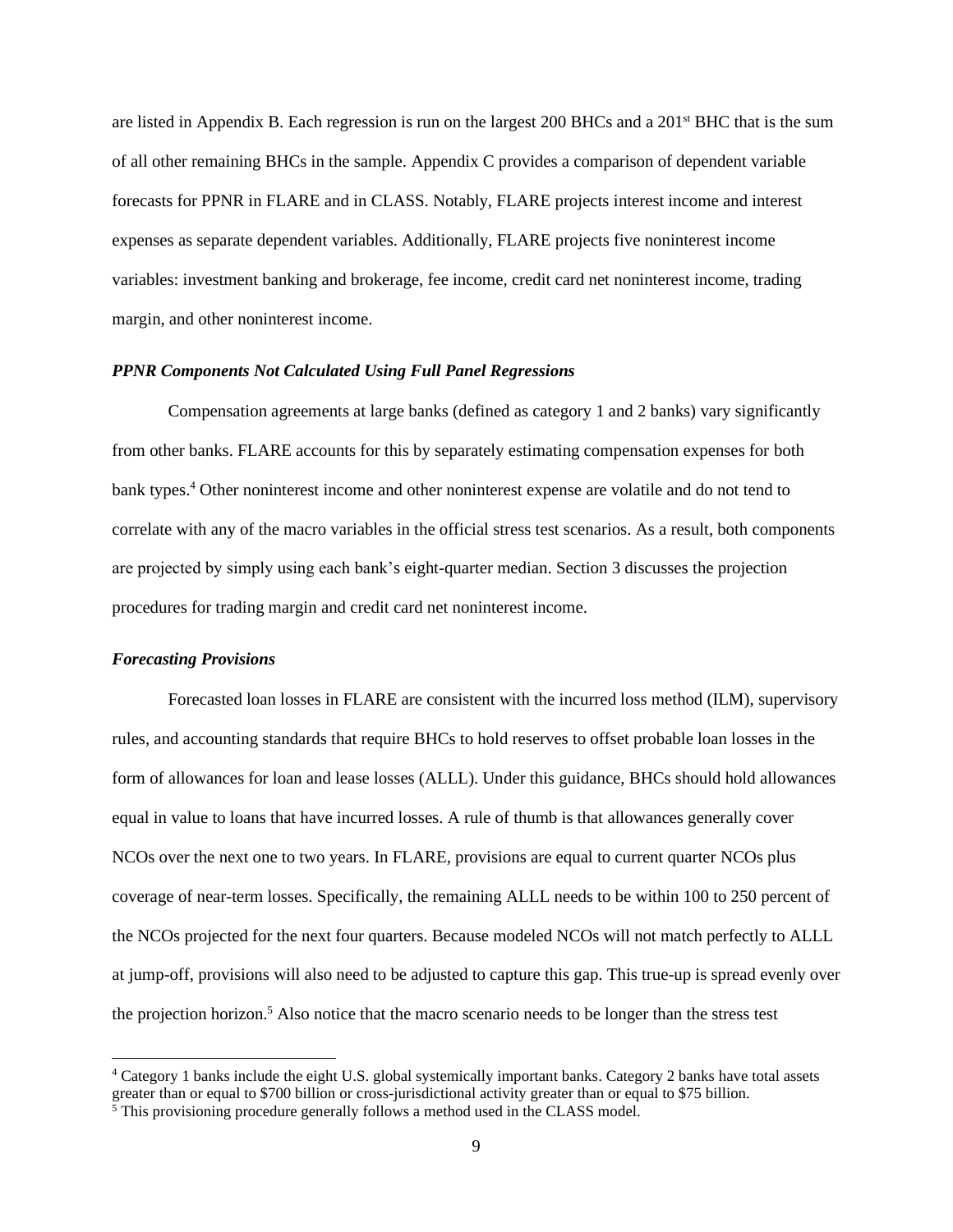projection horizon. The official stress test exercise scenarios are published out to thirteen quarters. This allows FLARE to construct loan loss provisions for the ninth (final) quarter.

Changing the provision estimation to a quarter-by-quarter projection was important for future work that will implement a recent accounting change. Most large U.S. banks adopted Current Expected Credit Losses (CECL), a new accounting standard for estimating allowances, on January 1, 2020. CECL requires banks to maintain an allowance that covers expected losses over the contractual life of a loan. By contrast, the "loss emergence period" under ILM is typically shorter. As a result, allowances are generally higher under CECL. For future work, there are at least three ways to better-align the treatment of loan loss projections in FLARE with CECL. First, the four-quarter look ahead assumption may need to be extended to reflect the longer time horizon and could vary by loan type. Second, under CECL, banks estimate losses over a reasonable and supportable forecast horizon and can then revert to historical relationships for the balance of the contractual life of the loan. Because forecasts become less reliable at extended horizons, weights may need to be adjusted for longer-term projected loan losses. For example, it may be appropriate to fully weight NCOs occurring during the first year of the projection horizon, while applying discount factors to projected NCOs at more extended horizons. The latter years could also be estimated using historical relationships.

Figure 4 shows the sequence of projections in FLARE. The starting point for bank capital forecasts is the prior quarter's capital. Common equity tier 1 (CET1) is the highest quality capital in the regulatory framework and is often the most binding capital constraint for BHCs. As a result, CET1 is the primary measure of capital in FLARE.<sup>6</sup> Next, the coefficients from the regressions, the hypothetical macroeconomic scenarios, and the bank balance sheet data are used to project the 25 components for each BHC that build up PPNR, NCOs, and change in AOCI. NCOs are used to project provisions as described above. Those provisions are subtracted from PPNR to calculate income. Using top-level banking system

<sup>6</sup> The leverage ratio has also been added. This is discussed further in section 3.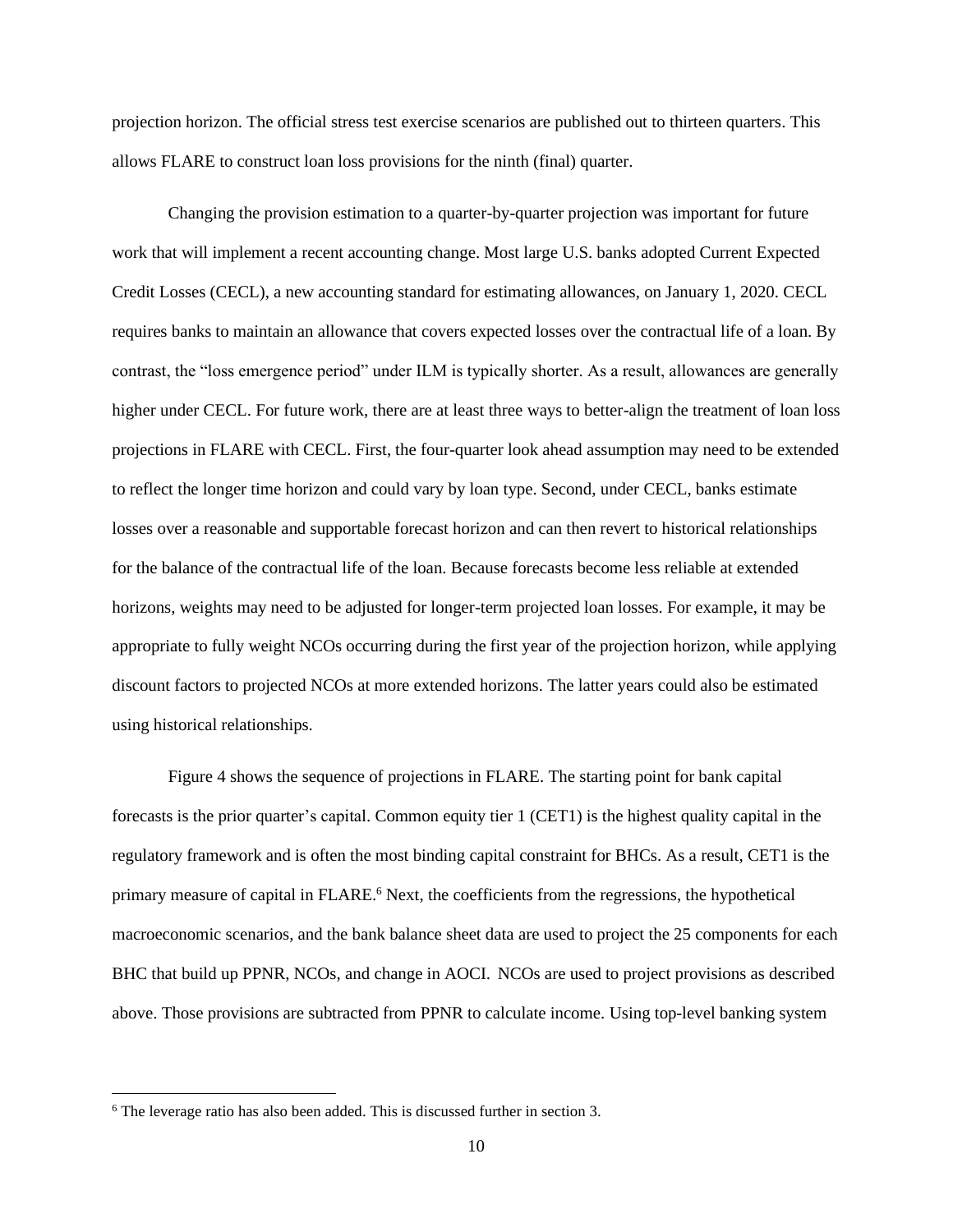assumptions, taxes and capital distributions are subtracted from income to forecast retained earnings. Those earnings and change in AOCI are added to the prior period CET1 to generate capital forecasts for each bank.<sup>7</sup> Finally, bank projections are summed to form banking system capital forecasts.

## **Figure 4: Projection Procedures**



## <span id="page-11-0"></span>**Section 2: Preparation of Data**

#### <span id="page-11-1"></span>*Merger-adjusted Data*

The Federal Reserve collects consolidated balance sheet and year-to-date income statement data for BHCs using form FR Y-9C. We adjust these data consistent with methods outlined by English and Nelson (1998). First, year-to-date values are converted to quarterly values. Next, we adjust for bank

<sup>7</sup> FLARE also includes minor adjustments for items such as deferred tax assets and minority interest.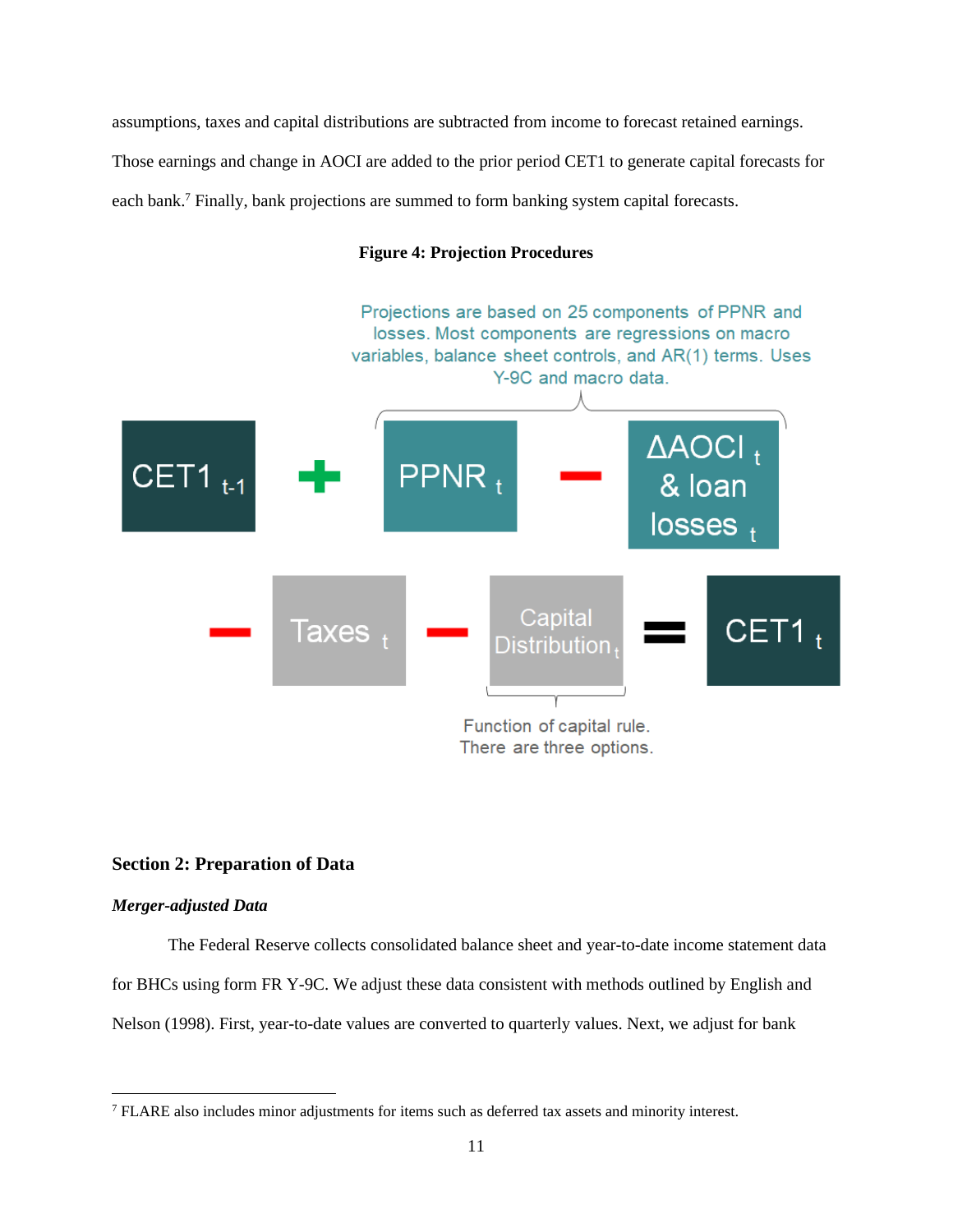mergers and acquisitions to avoid distortions in quarterly data caused by purchase accounting rules that effectively erase earnings and expenses of the acquired firm. The merger adjustment adds flows from the target bank to those of the acquirer by using the target's financials from earlier in the year. These mergeradjusted FR Y-9C data are the core of the FLARE model.

#### <span id="page-12-0"></span>*Treatment of Outliers and Series Smoothing*

All dependent variables except NCOs go through a winsorization process in order to avoid outliers that could detract from model performance. Winsorization is generally at the bank level at three standard deviations away from the mean of the series. However, because of its AR(1) structure, the observations near the end of the sample period have persistent effects on the trajectory of PPNR and NCO variables. For this reason, these observations warrant special attention. To correct for potential noise and measurement outliers, these observations are winsorized if they fall outside of an even narrower band, usually 2.5 standard deviations away from the mean of the series.

NCOs are adjusted for extreme values in a separate process. First, we adjust NCOs by a simple rule of not allowing them to be lower than 0 percent or larger than 100 percent. Because of factors such as earnings management and allowable differences in loss recognition practices under accounting guidelines, NCOs often display large, abrupt shifts in values that have real economic meaning.<sup>8</sup> This poses an econometric challenge, as large changes are difficult to align with smoother macro series such as the unemployment rate. To help address this, we apply a smoothing technique. We use the NCO numerator, the total dollar amount of non-recoverable debt, to remove spikes in the data. First, quarters of high recognized dollar losses are identified. While keeping the total dollar amount of losses constant, a portion of the losses are then shifted into the three prior quarters. This is done using a smoothing function available in Stata.<sup>9</sup> Finally, NCO rates are recalculated as a percent of each loan portfolio balance.

<sup>8</sup>For example, Liu and Ryan (2006) provide a discussion of bank earnings management practices through the business cycle.

<sup>&</sup>lt;sup>9</sup> More specifically, we use smoother(3H) that is a median smoother of span-3 followed by a Hanning smoother. Quarters t and t-1 each receive a weight of one-third. Quarters t-2 and t-3 each receive a weight of one-sixth. See [https://www.stata.com/manuals//rsmooth.pdf](https://www.stata.com/manuals/rsmooth.pdf) for more information.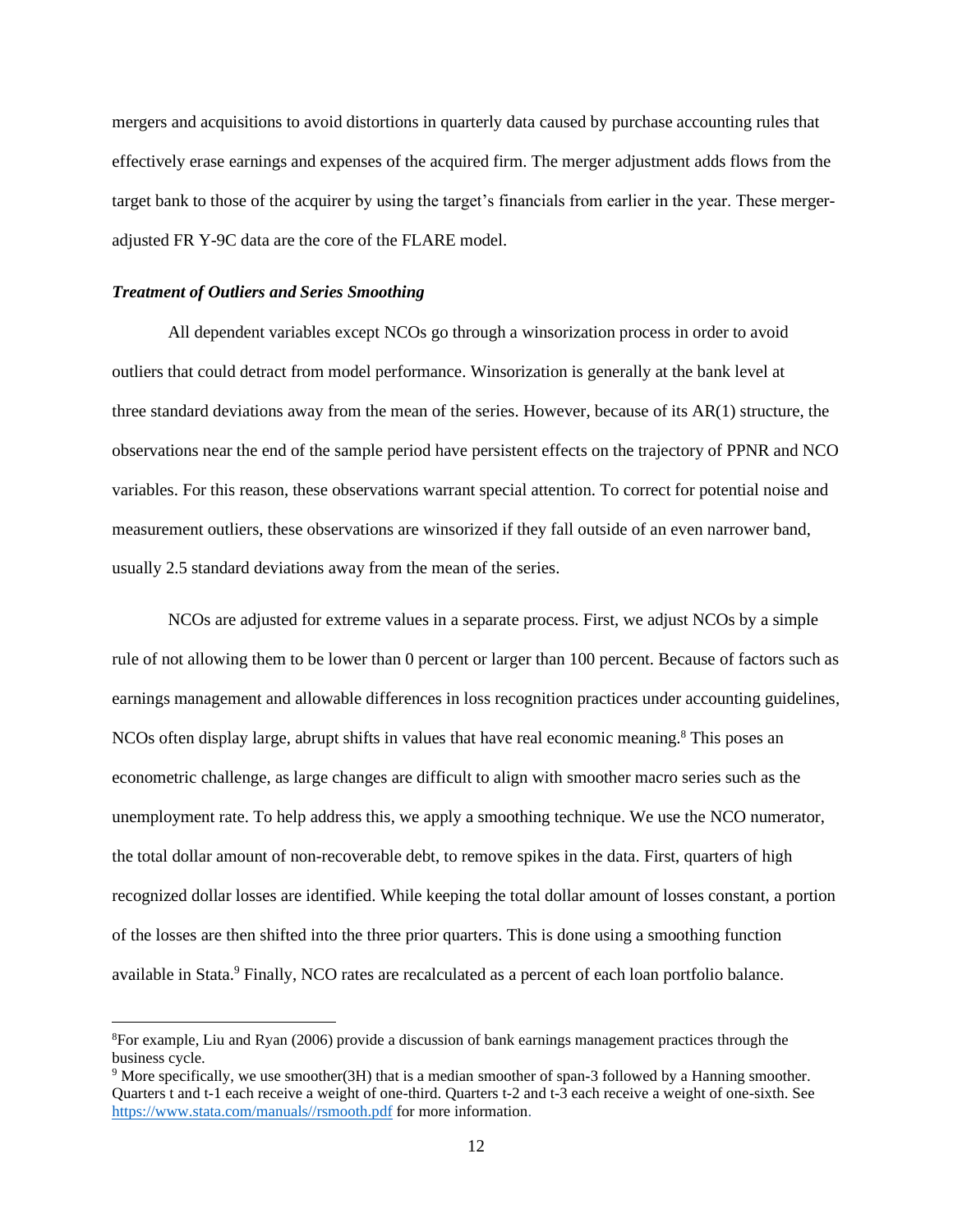Keeping the total losses constant is important for the analysis. Given that NCOs are already a lagged indicator of losses, FLARE is optimizing the capture of all losses. The specific quarter of a loss is less important. Figure 5 shows the smoothing effect for banking system junior lien mortgages.



**Figure 5: Example of Banking System Net Charge-off Rate on Junior Lien Mortgages**

Source: Federal Reserve Board, Form FR Y-9C, Consolidated Financial Statements for Bank Holding Companies; FLARE.

Figure 6 shows how baseline, adverse, and severely adverse scenarios from the 2019 official exercise affect NCOs before and after smoothing the series. Smoothing NCOs in this fashion reduces traditional measures of forecasting errors not only for in-sample results but also, more importantly, for out-of-sample results. As shown below, smoothed NCOs in the severely adverse scenario remain elevated for longer and do not reach the same trough as NCOs in the baseline scenario. This is consistent with a gradual bank balance sheet recovery.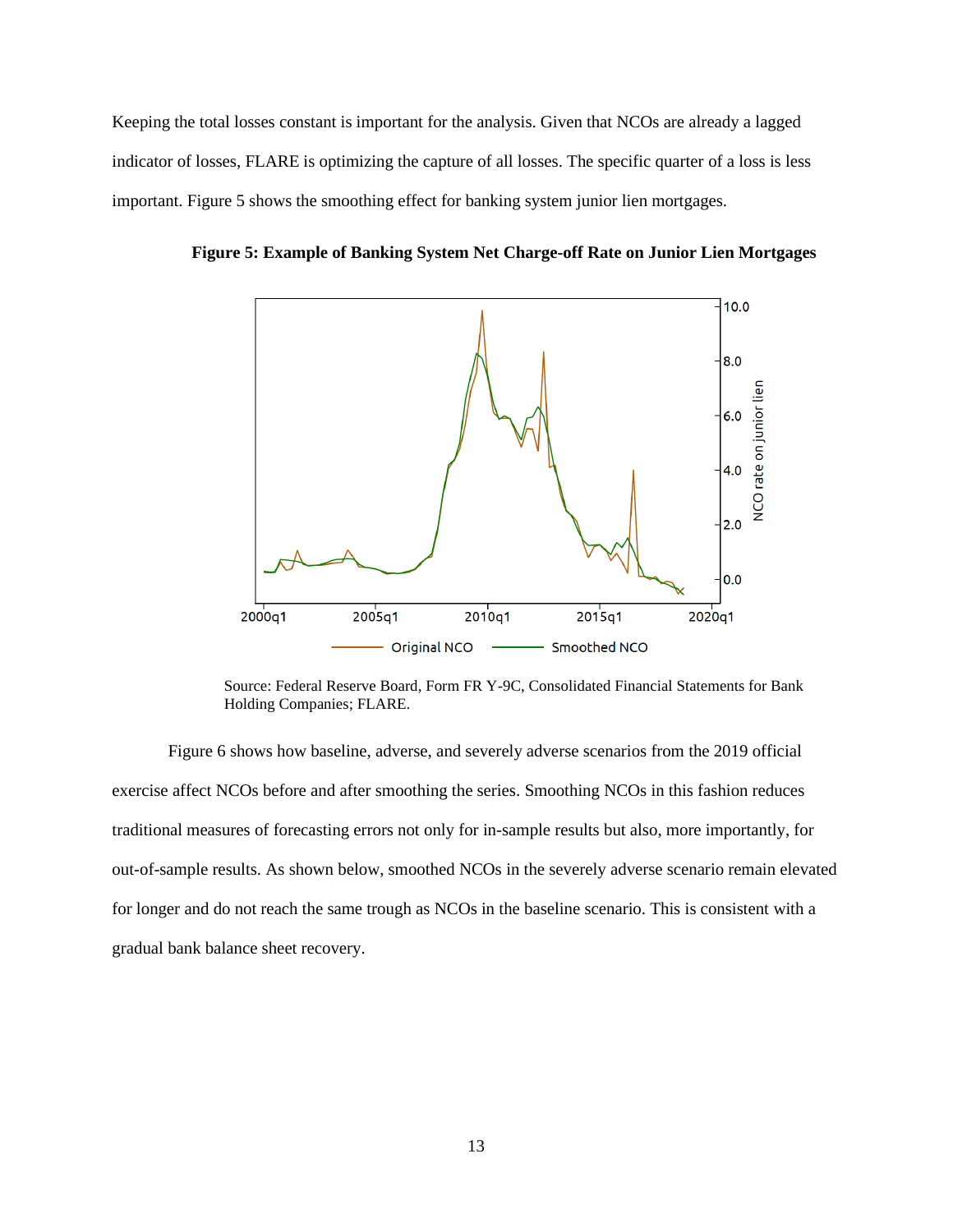#### **Figure 6: Smoothing Net Charge-offs for Business Loans**



Source: Federal Reserve Board, Form FR Y-9C, Consolidated Financial Statements for Bank Holding Companies; Federal Reserve stress testing scenarios; FLARE.

### <span id="page-14-0"></span>**Section 3: Further Innovations**

#### <span id="page-14-1"></span>*Changes to Model Specifications*

Since the beginning design, FLARE specifications have been enhanced in at least two ways. First, some components of PPNR are segmented and forecasted individually rather than being forecasted as a single dependent variable. These were described above. Second, NCO regressions are run using panel data rather than industry aggregate data.

## <span id="page-14-2"></span>*Supplementing Trading Margin Data*

Similar to the treatment of compensation expense, FLARE separates large banks and small banks for trading margin. A separate regression is run for two different groups of banks: more active traders and less active. The active group is defined as any bank with trading assets of 5 percent or more of total assets. We also supplemented FR Y-9C data with public Securities and Exchange Commission (SEC) data. More specifically, Goldman Sachs and Morgan Stanley have material trading exposures and were not FR Y-9C filers until 2009. Proxies for trading revenues and trading assets were collected from 10-Q and 10-K filings to extend the time series back to 2000. The additional data improved the out-of-sample performance for trading margin (trading revenue/trading assets) projections.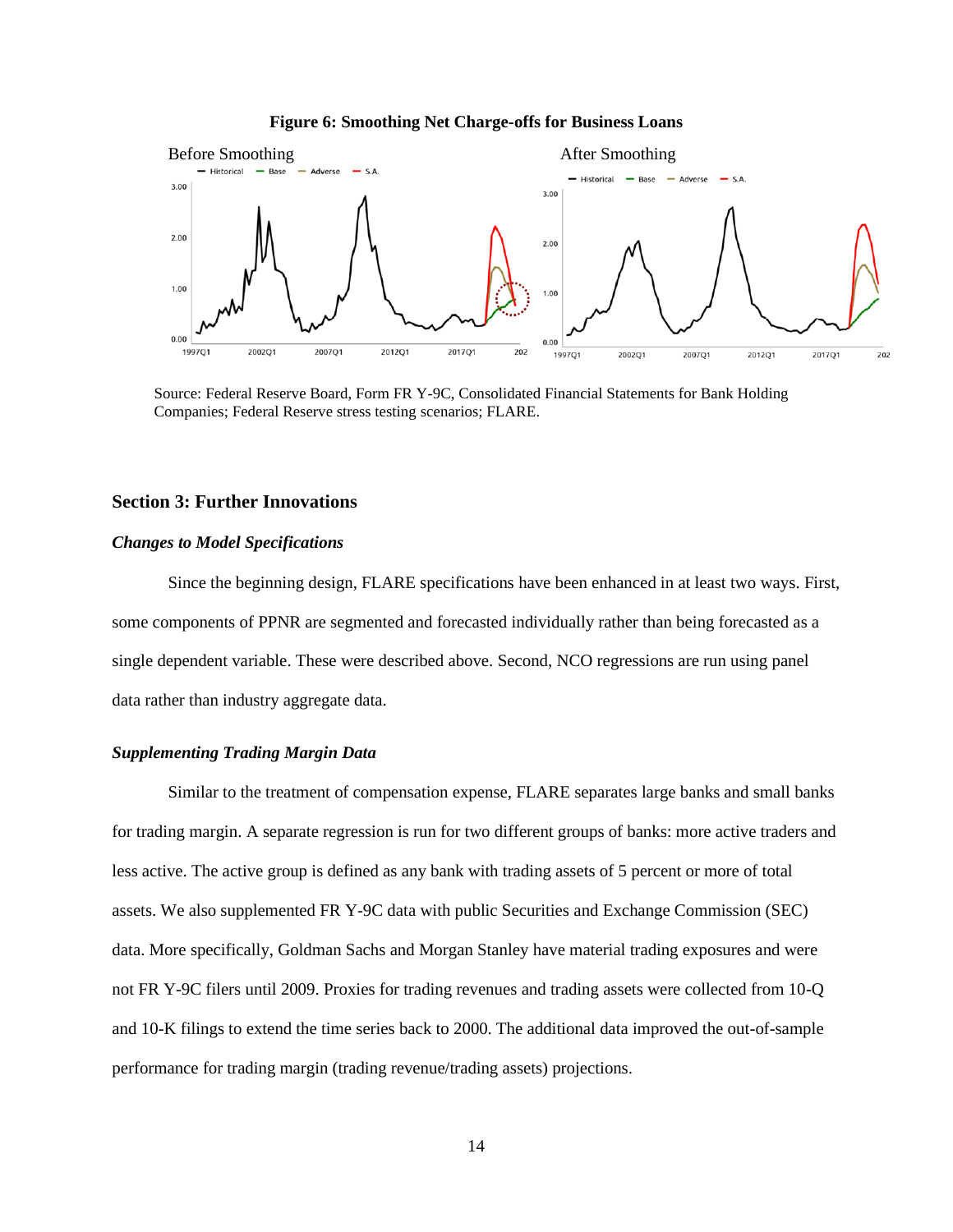#### <span id="page-15-0"></span>*Decomposing Other Accounts: Credit Card Noninterest Income*

Other noninterest income and expenses are significant line items. As an example, in 2018, other noninterest income accounted for about 25 percent of total noninterest income, while other noninterest expenses accounted for about 40 percent of total noninterest expenses. These summary accounts contain miscellaneous sources of revenue and expenses, such as credit card fees and litigation expenses that are not captured by the other PPNR components. Because these line items contain a host of uncorrelated activities, the aggregates lack a robust relationship with macroeconomic series.

More recently, certain accounts have been established to track the credit card fees in FR Y-9C. In particular, the interchange fee series and expense series were first available during the first quarter of 2008. Building on the approach of Kovner et al. (2014), we use FR Y-9C memoranda text fields to historically reconstruct a series for credit card net noninterest income (CCNII) which is equal to interchange fees and annual fees less card rewards. Text fields from the FR Y-9C are available from 1997 forward. Text fields are non-standardized items that banks self-report if they are least \$100,000 and 7 percent of other noninterest income or noninterest expense. Because we do not consistently observe CCNII, only its boundaries, we use an interval regression, dependent on the change in the unemployment rate, to estimate CCNII. This constructed component is very useful for projecting PPNR as it is equivalent to 40 percent of other noninterest income on average, and provides important information about bankspecific variation given the high concentration of credit card loans.

#### <span id="page-15-1"></span>*Net Charge-offs and Credit Risk Dimensions*

While FR Y-9C is useful for evaluating long-term trends in banking system balance sheets and income statements, it lacks detailed measures of credit risk and underwriting quality such as credit scores or probability of default. Three of the NCO regressions have been enhanced to include data from FR Y-14 and Call Reports (FFIEC 031/041): credit cards, other consumer, and commercial and industrial (C&I) loans. Incorporating the share of subprime credit card loans and high loan-to-value auto loans from the FR Y-14 help refine NCO projections for credit cards and other consumer loans. Including C&I yields

15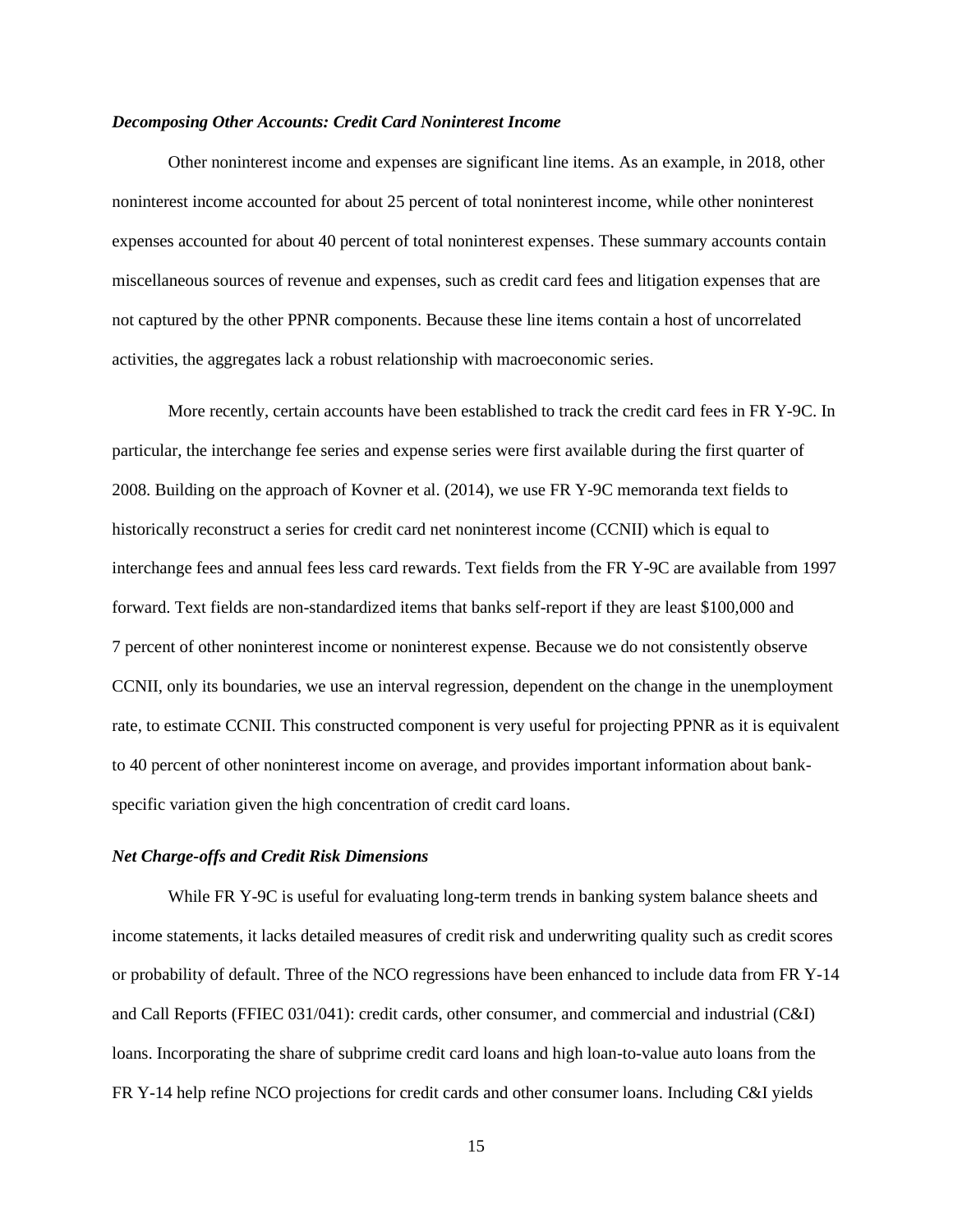from Call Reports add predictive power to C&I NCO estimates. One cost of this choice is a restricted sample period. FR Y-14 portfolio data begins as early as 2007:Q1 and only covers BHCs that are stress tested. In contrast, FR Y-9C variables are generally available beginning 1997:Q1 and cover all BHCs modeled by FLARE. The Call Report data for the commercial bank subsidiaries of a BHC contains moregranular information on certain assets and liabilities. Thus, by aggregating across all banks in the same holding company, we can use the Call Report to supplement the FR Y-9C. This was useful for C&I yield estimates, because the Call Report data has more information on sources of interest income. However, the data does not capture business lending if it is done in a BHC's nonbank subsidiaries. Dependent net charge-off variables are shown in Appendix D.

#### <span id="page-16-0"></span>*Additional Options for Capital Distributions*

Projected capital distributions followed an AR process in prior versions of FLARE. The model now includes added flexibility to set payouts equal to a firm's prior quarter payouts or to the four-quarter average of payouts.

To preserve capital under stress, banks that breach regulatory capital buffer requirements are subject to capital distribution limitations as a fraction of eligible retained income. Prior versions of the model assumed payouts would continue under stress, regardless of a firm's CET1 capital level relative to its requirements. The current version of FLARE limits capital distributions if a firm breaches its capital requirements, consistent with current rules. Table 1 shows capital distribution rules for non-stress tested banks breaching their capital conservation buffer. Similar rules apply to tested banks, where their buffer is equal to the sum of their firm-specific stress capital buffer and GSIB surcharge.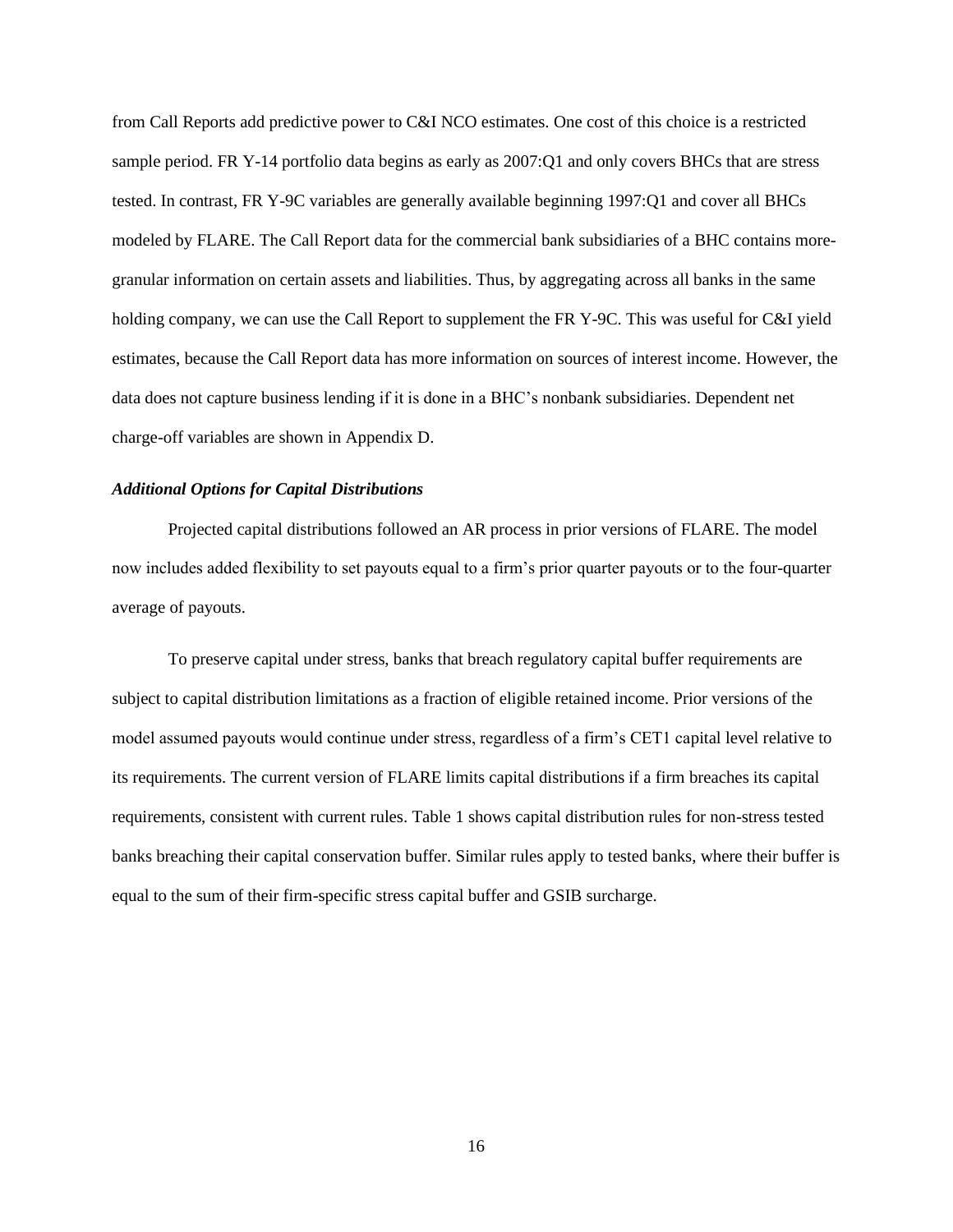| <b>Capital conservation buffer</b>                                              | <b>Maximum Payout Ratio</b> |
|---------------------------------------------------------------------------------|-----------------------------|
| Greater than 2.5 percent plus 100 percent of the Board-regulated                | No payout ratio limitation  |
| institution's applicable countercyclical capital buffer amount                  | applies.                    |
| Less than or equal to 2.5 percent plus 100 percent of the Board-                |                             |
| regulated institution's applicable countercyclical capital buffer amount,       |                             |
| and greater than 1.875 percent plus 75 percent of the Board-regulated           | 60 percent.                 |
| institution's applicable countercyclical capital buffer amount                  |                             |
| Less than or equal to 1.875 percent plus 75 percent of the Board-               |                             |
| regulated institution's applicable countercyclical capital buffer amount,       |                             |
| and greater than 1.25 percent plus 50 percent of the Board-regulated            | 40 percent.                 |
| institution's applicable countercyclical capital buffer amount                  |                             |
| Less than or equal to 1.25 percent plus 50 percent of the Board-                |                             |
| regulated institution's applicable countercyclical capital buffer amount        |                             |
| and greater than 0.625 percent plus 25 percent of the Board-regulated           | 20 percent.                 |
| institution's applicable countercyclical capital buffer amount                  |                             |
| Less than or equal to 0.625 percent plus 25 percent of the Board-               |                             |
| regulated institution's applicable countercyclical capital buffer amount        | 0 percent.                  |
| Source: https://www.ecfr.gov/current/title-12/chapter-II/subchapter-A/part-217. |                             |

#### **Table 1: Calculation of Maximum Payout Amount**

FLARE can be used to evaluate banking system resiliency across large and small banks. While large banks are generally constrained by risk-based capital requirements such as the CET1 ratio, smaller banks, such or those with less than \$10 billion in consolidated assets, may be constrained by leverage requirements. The current version of FLARE includes the community bank leverage ratio, tier 1 capital divided by total assets. This is an important addition to help evaluate the resiliency of smaller banks. Banks that qualify for the community bank leverage ratio are not required to report risk-weighted assets, the denominator of the CET1 ratio.

## <span id="page-17-0"></span>*Funding Shock Overlay*

There are several financial spillovers that are important for macroprudential policy but are not currently included as part of the official stress test exercise. As an example, during a funding shock, banks heavily reliant on short-term wholesale funding (STWF) may experience significant increases in funding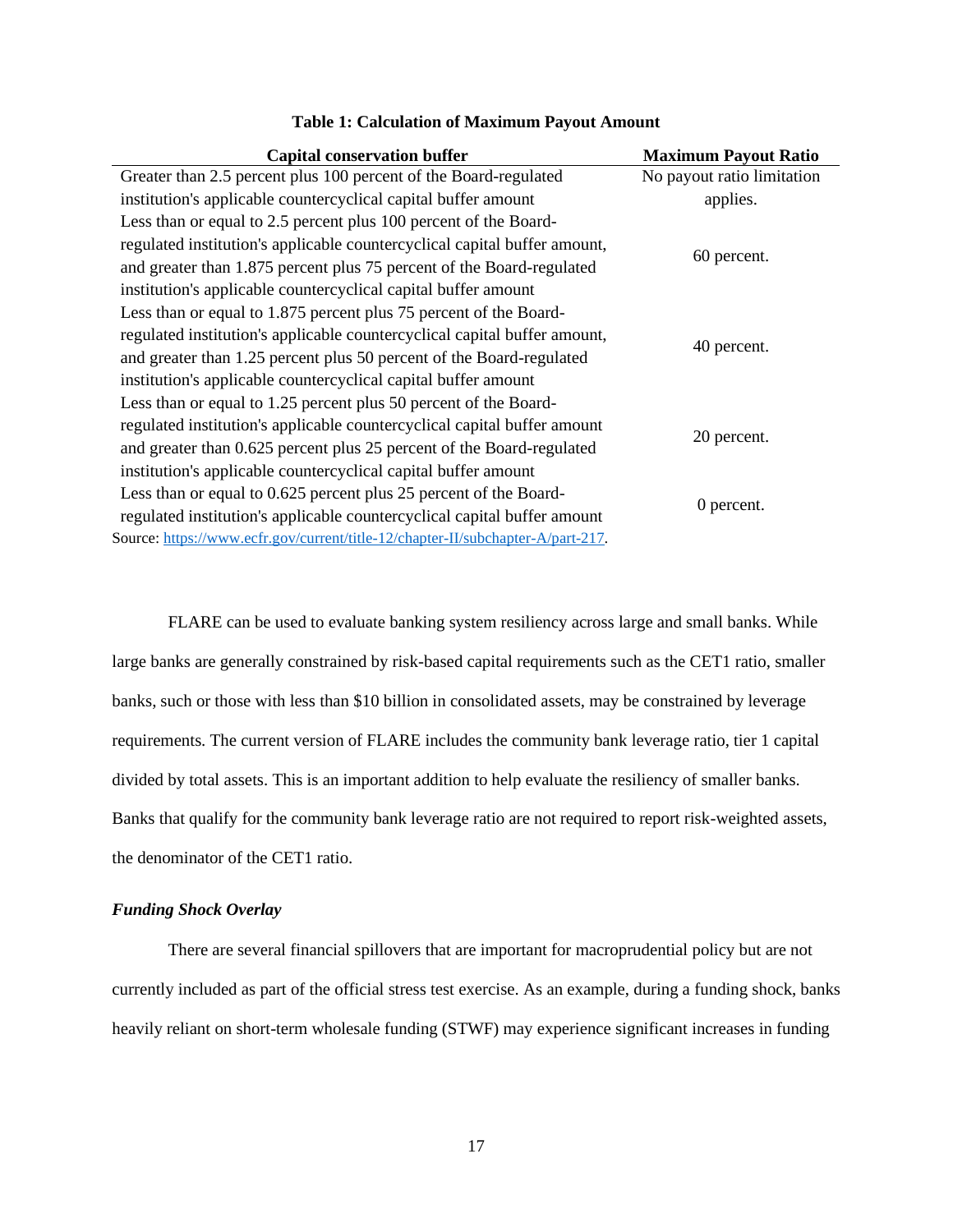costs.<sup>10</sup> FLARE includes an optional funding shock overlay, which projects interest expense increases associated with changing STWF spreads as a function of bank solvency (CET1 ratios) and wholesale funding industry interest rate data.<sup>11</sup> This is an optional overlay to allow for stress testing with and without a wholesale funding shock.

## <span id="page-18-0"></span>*Dynamic Scenario Library*

FLARE is designed to assess banking system performance under a variety of macroeconomic scenarios. A scenario library was created to form a distribution of potential macroeconomic shocks to the banking system. The library draws on stress scenarios created by both policy makers and BHCs.

As part of the official annual process, each BHC submits an adverse stress scenario that is tailored to its specific business model and portfolio vulnerabilities.<sup>12</sup> These are denoted as BHC adverse scenarios. The scenario library contains BHC adverse scenarios from 2014 to 2021 for all tested banks. Additionally, supervisory adverse and supervisory severely adverse scenarios, which are created by Board staff and published in official results, are included in the scenario library. These scenarios can be assessed using bank balance sheets and macro conditions at the time when the scenarios were created or in present terms, using the most recent bank balance sheet and macro data available.

A challenge arises when scenarios are applied to a jump-off point at a different date with different macroeconomic conditions. The jump-off point can differ significantly from when a scenario was first designed. As an example, if policy makers want to gauge the severity of macro scenarios from 2017 in today's environment, each variable must start from the most recent quarterly observation. There is a variety of methods to shift a macro series through time. We highlight three methods used in FLARE:

> 1. Levels: make the updated scenario achieve the *level* (peak or trough) observed in the original reference scenario and in the same forecast quarter,

 $10$  STWF is defined as federal funds, repurchases, commercial paper, and foreign interest-bearing deposits. Large time deposits, brokered deposits, and other interest borrowings with less than one-year maturity are also included. <sup>11</sup> This is modeled using the methodology of Bassett and Rappoport (2020).

 $12$  See, for example, the instructions from the 2019 exercise here (page 8)

[https://www.federalreserve.gov/newsevents/pressreleases/files/bcreg20190306b2.pdf.](https://www.federalreserve.gov/newsevents/pressreleases/files/bcreg20190306b2.pdf)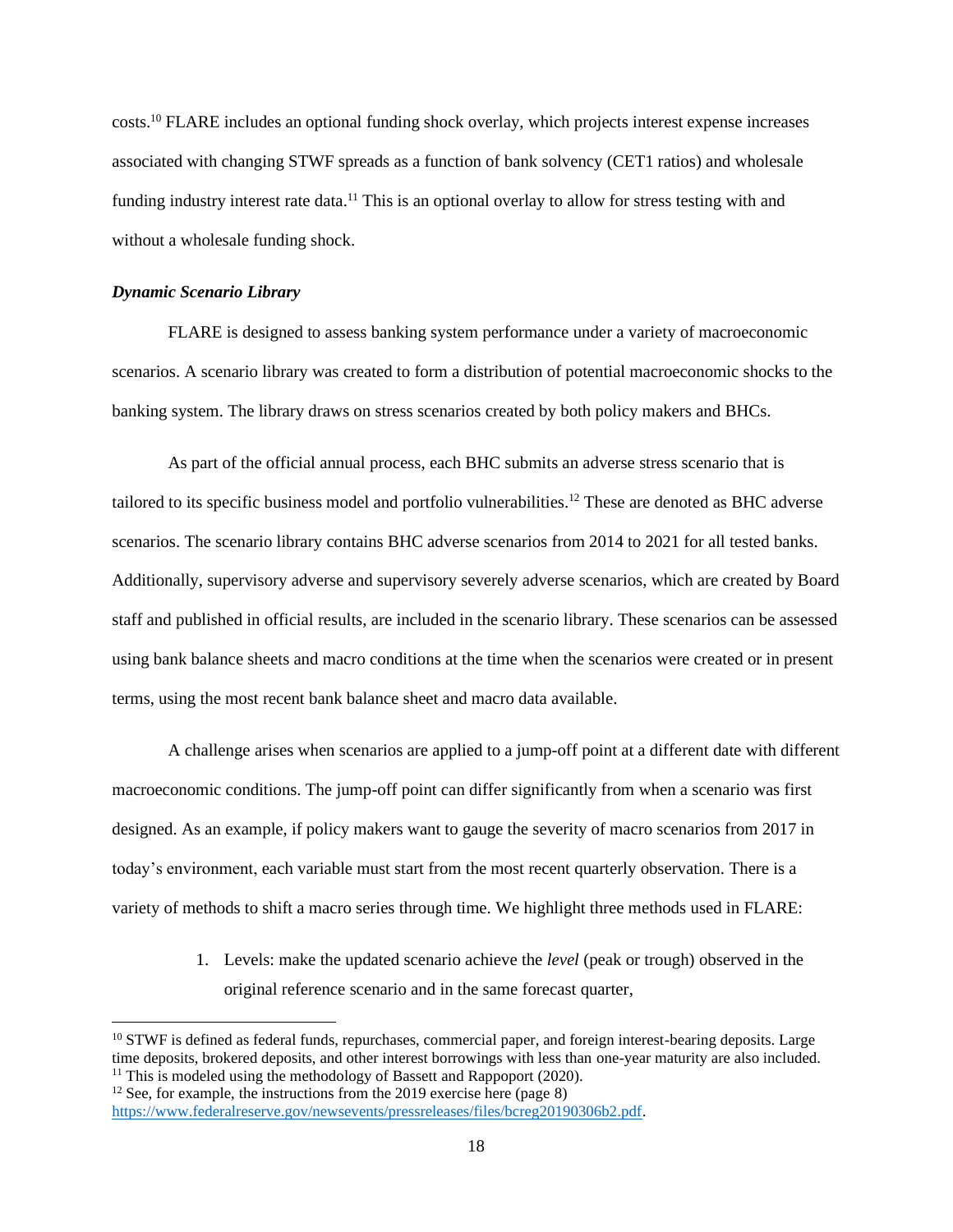- 2. Percent changes: mimic the path of *percent changes* observed in the original reference scenario, and
- 3. Shift: *shift* all values in the macro variable path up or down to match the new jump-off point.



**Figure 7: Scenario Variables in Levels and Percent Changes**

Figure 7 provides examples of the levels approach and the percent approach. On the left, the BBB yield in present terms (shown in blue) achieves the same level as the BBB yield from the original reference scenario (shown in red). On the right, the percent changes in the stock market (shown in blue) mirror the path of percent changes in the stock market from the original reference scenario (shown in red).

Financial variables that experience large relative declines in times of economic stress, such as the stock market and real estate prices, are typically transformed using the changes approach. The type of transformation selected is generally based on the behavior of a variable and how the variable is used in the model. For example, GDP growth enters FLARE components without further transformations. In addition, GDP growth captures a dimension of scenario severity. Therefore, GDP growth is generally not changed when shifting a scenario through time. The unemployment rate is typically updated using the shift method. This ensures that the percentage point change in the rate remains the same, and that

Source: Federal Reserve Board, Form FR Y-9C, Consolidated Financial Statements for Bank Holding Companies; Federal Reserve stress testing scenarios; FLARE.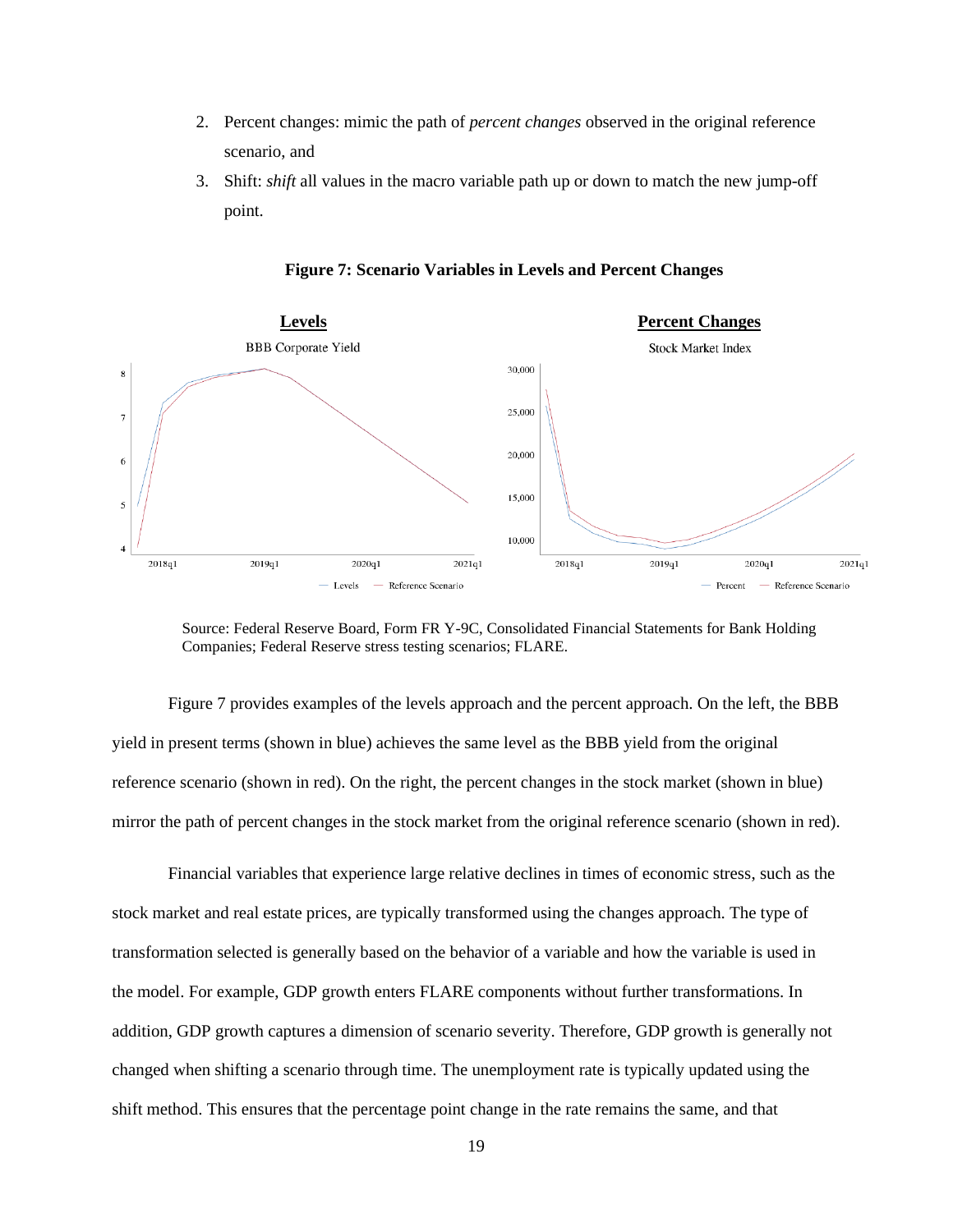transformation is used by FLARE. Adjustments can be made to the scenario in the event that the relationships observed between updated variables are inconsistent with economic theory or convey inappropriate levels of stress.

With a macro-enhanced spreadsheet, custom macro scenarios can also be generated and loaded into the FLARE model with ease. Overall, the scenario library enhancement helps evaluate shocks viewed as likely from the perspective of the banking industry, as well as evolving risks as seen by policy makers.

## <span id="page-20-0"></span>**Section 4: Future Plans for FLARE**

FLARE model development will likely focus on two types of improvements in the short-term. First, there are several loan portfolios estimated in FLARE that could be improved by including data on risk taking available through FR Y-14 and other sources. Similar to the refinements implemented for credit card NCOs, our first priority is to focus on incorporating risk measures that add to the macro sensitivity of the model and inform loss estimates. Securities' valuation losses (e.g., AOCI) is one such improvement currently being researched. Second, to bring more depth to FLARE as a macroprudential tool, the current funding shock overlay could be improved and other feedback loops such as fire sales could be modeled. Further developments will keep a broad outlook to any vulnerability that may pose a risk to banking system resiliency.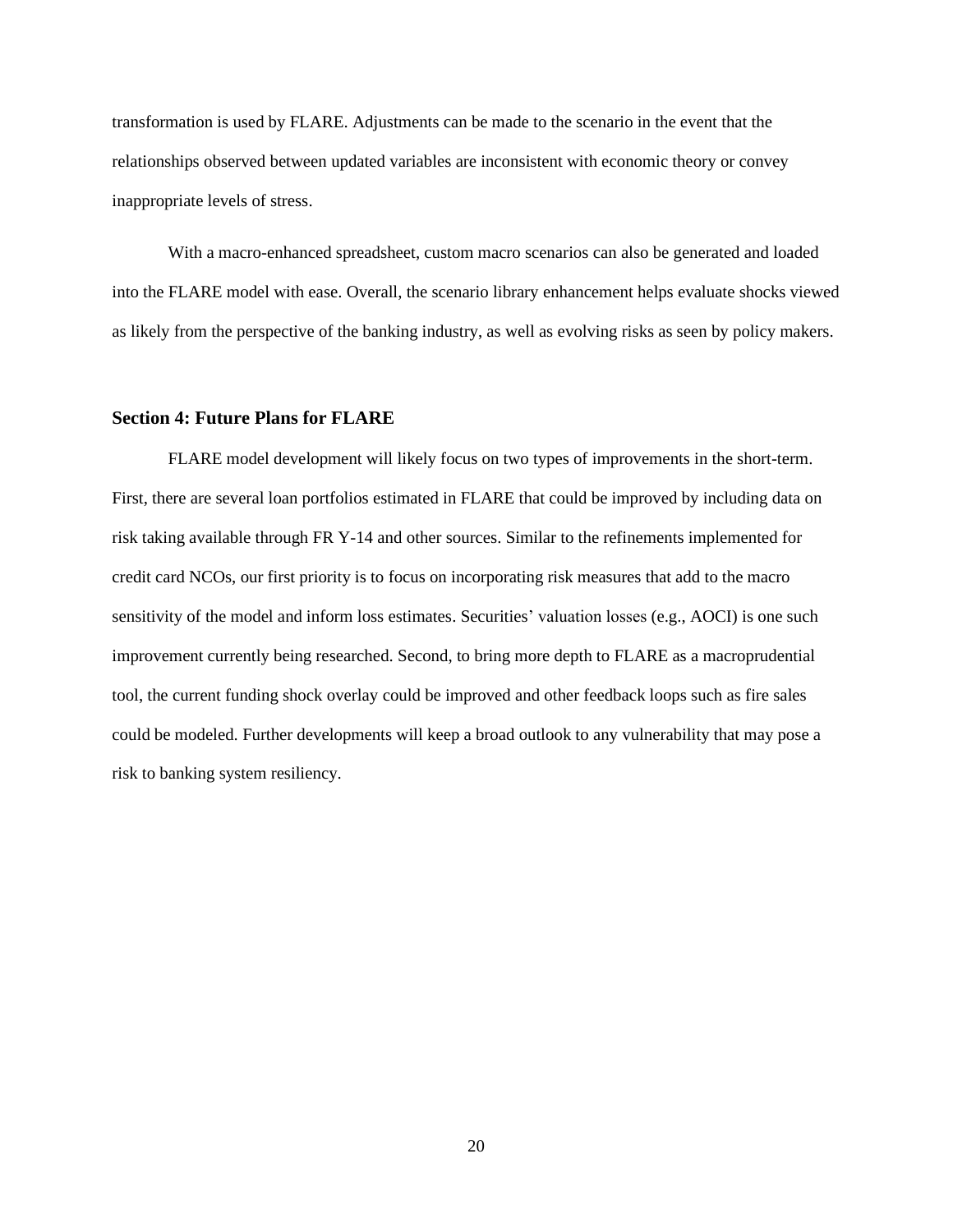#### **References**

- Bassett, William F. and David E. Rappoport W. (2020) "Enhancing Stress Tests by Adding Macroprudential Elements." In: *Handbook of Financial Stress Testing*, edited by J. D. Farmer, A. Kleinnijenhuis, T. Schuermann, and T. Wetzer. Cambridge University Press, forthcoming.
- English, William B., and William R. Nelson (1998) "Profits and Balance Sheet Developments at U.S. Commercial Banks in 1997," *Federal Reserve Bulletin*, vol. 84, no. 6, pp. 391-419
- Hirtle, Beverly, Anna Kovner, James Vickery, and Meru Bhanot (2016) "Assessing Financial Stability: The Capital and Loss Assessment under Stress Scenarios (CLASS) Model." *Journal of Banking & Finance* 69, pp S35-S55.
- Kovner, Anna, James Vickery, and Lily Zhou (2014) "Do Big Banks Have Lower Operating Costs?" *Economic Policy Review*, Federal Reserve Bank of New York, 20(2), March.
- Liu, Chi-Chun, and Stephen G. Ryan. (2006) "Income Smoothing over the Business Cycle: Changes in Banks' Coordinated Management of Provisions for Loan Losses and Loan Charge-Offs from the Pre-1990 Bust to the 1990s Boom." *The Accounting Review*, vol. 81, no. 2, pp. 421–441.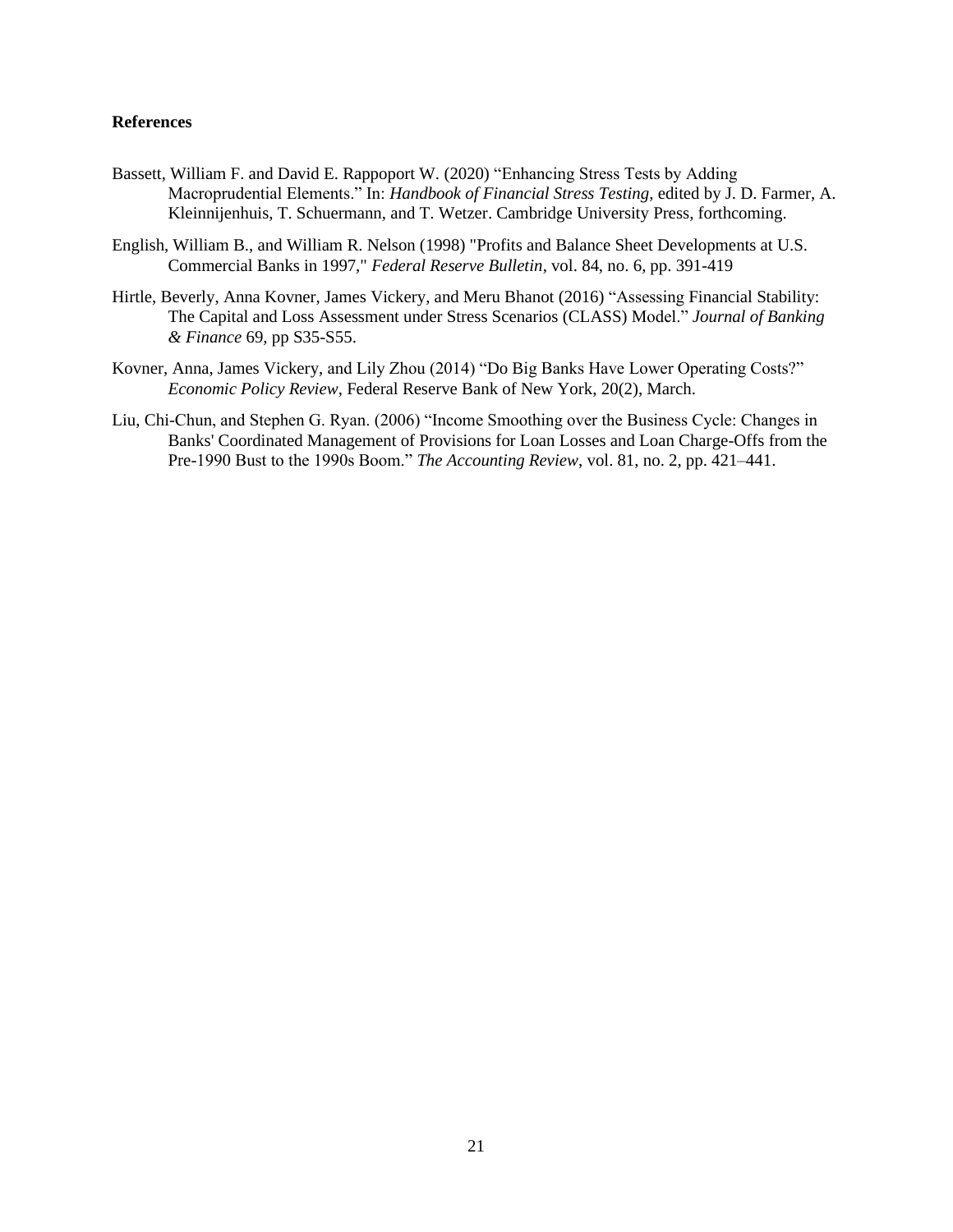## <span id="page-22-0"></span>**Appendix A: Macroeconomic Scenario Variables**

| <b>Variable</b>                                  | Transformation(s)                                 |
|--------------------------------------------------|---------------------------------------------------|
| 3-month Treasury yield*                          | Level                                             |
| 5-year Treasury yield*                           | Level                                             |
| 10-year Treasury yield*                          | Level                                             |
|                                                  | Annualized rate of change                         |
| Term spread (10-yr Treasury $-3$ -mo. Treasury)  | Level                                             |
|                                                  | Annualized rate of change                         |
|                                                  | Quarterly change; if spread <0, replace with zero |
| BBB corporate yield*                             | Level                                             |
| BBB corporate bond spread (BBB - 10-yr Treasury) | Level                                             |
|                                                  | Annualized rate of change                         |
|                                                  | Quarterly change; if spread <0, replace with zero |
| Mortgage rate*                                   | Level                                             |
| Prime rate*                                      | Level                                             |
| CBOE volatility index (VIX)*                     | Level                                             |
|                                                  | Log                                               |
| CoreLogic U.S. house price index*                | Level                                             |
|                                                  | Log 8 quarter change                              |
|                                                  | Lagged quarterly log change                       |
|                                                  | Quarterly change; if spread >0, replace with zero |
| CPI inflation rate*                              | Annualized rate of change                         |
| CRE price index*                                 | Level                                             |
|                                                  | Quarterly change; if spread >0, replace with zero |
|                                                  | Log quarterly change                              |
| DJ U.S. total stock market index*                | Level                                             |
|                                                  | Log quarterly change                              |
| Real disposable income*                          | Annualized rate of change                         |
| Real GDP*                                        | Annualized rate of change                         |
| Unemployment rate*                               | Annualized rate of change                         |

\* Consistent with methodology disclosed in Supervisory Scenarios for Annual Stress Tests Required under the Dodd-Frank Act Stress Testing Rules and the Capital Plan Rule

For 2019 stress testing disclosure details, reference <https://www.federalreserve.gov/newsevents/pressreleases/files/bcreg20190213a1.pdf>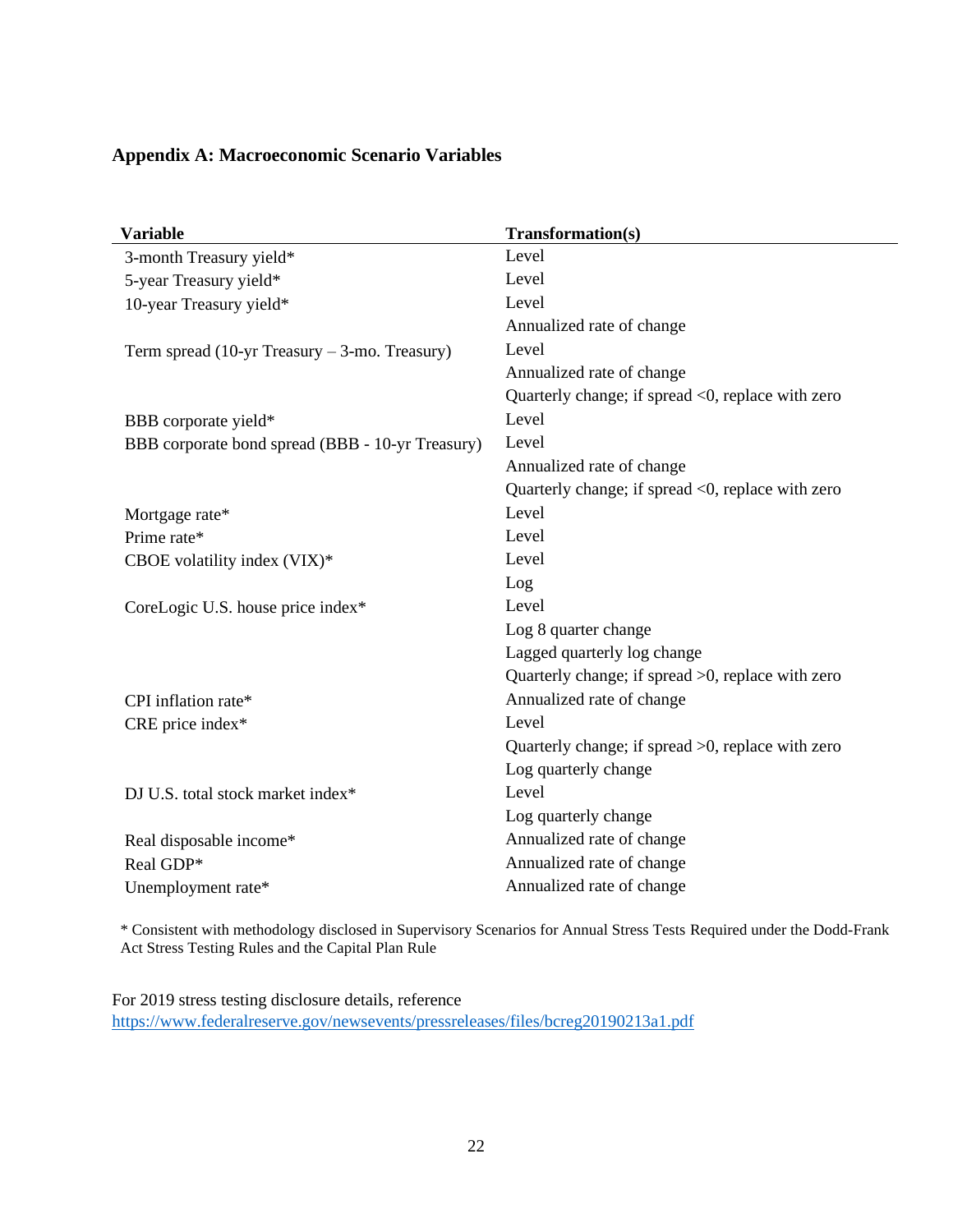# <span id="page-23-0"></span>**Appendix B: Bank-specific Controls**

| Variable                                              |
|-------------------------------------------------------|
| Loan composition (percent of interest-earning assets) |
| Residential real estate                               |
| Commercial real estate                                |
| Commercial and industrial                             |
| Consumer credit card                                  |
| Other consumer                                        |
| Funding (percent of interest-earning assets)          |
| Non-time deposits                                     |
| Short-term funding                                    |
| Long-term funding                                     |
| Other                                                 |
| All other (percent of interest-earning assets)        |
| <b>Trading assets</b>                                 |
| <b>Securities</b>                                     |
| Market share of total assets                          |
| All other (percent of assets)                         |
| Investment banking and brokerage income               |
| Fair value of available-for-sale (AFS) assets         |
| <b>Credit quality</b>                                 |
| Credit card subprime share                            |
| Auto loan-to-value share                              |
| Commercial and industrial loan yield                  |
|                                                       |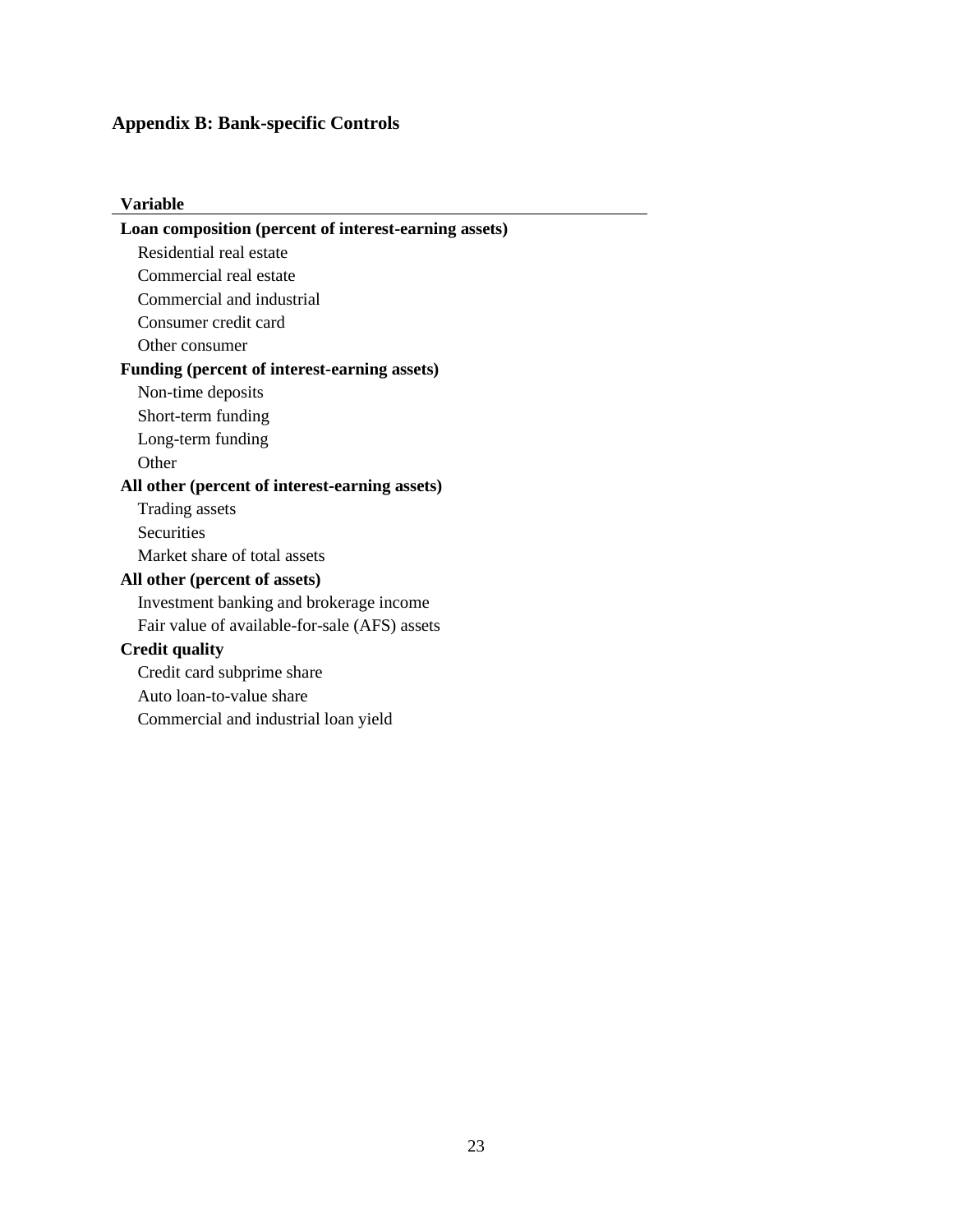<span id="page-24-0"></span>

|  |  |  |  | <b>Appendix C: Comparison of PPNR Dependent Variables</b> |  |
|--|--|--|--|-----------------------------------------------------------|--|
|--|--|--|--|-----------------------------------------------------------|--|

|                                                         | <b>FLARE</b> | <b>CLASS</b> |
|---------------------------------------------------------|--------------|--------------|
| Income                                                  |              |              |
| Interest income                                         |              |              |
| Net interest margin                                     |              | X            |
| Interest income                                         | $\mathbf{x}$ |              |
| Interest expense                                        | $\mathbf X$  |              |
| Noninterest income                                      |              |              |
| Noninterest nontrading income                           |              | $\mathbf X$  |
| Investment banking and brokerage                        | X            |              |
| Fee income                                              | $\mathbf X$  |              |
| Credit card noninterest income                          | $\mathbf X$  |              |
| Return on trading assets                                |              | $\mathbf X$  |
| Trading margin for trading banks                        | X            |              |
| Trading margin for non-trading banks                    | $\mathbf X$  |              |
| Noninterest expenses                                    |              |              |
| Compensation expenses                                   |              |              |
| Compensation noninterest expense                        |              | X            |
| Compensation noninterest expense category 1 and 2 banks | X            |              |
| Compensation noninterest expense all other banks        | X            |              |
| Fixed asset noninterest expense ratio                   | $\mathbf X$  | X            |
| Other noninterest expense ratio                         | $\mathbf X$  | X            |